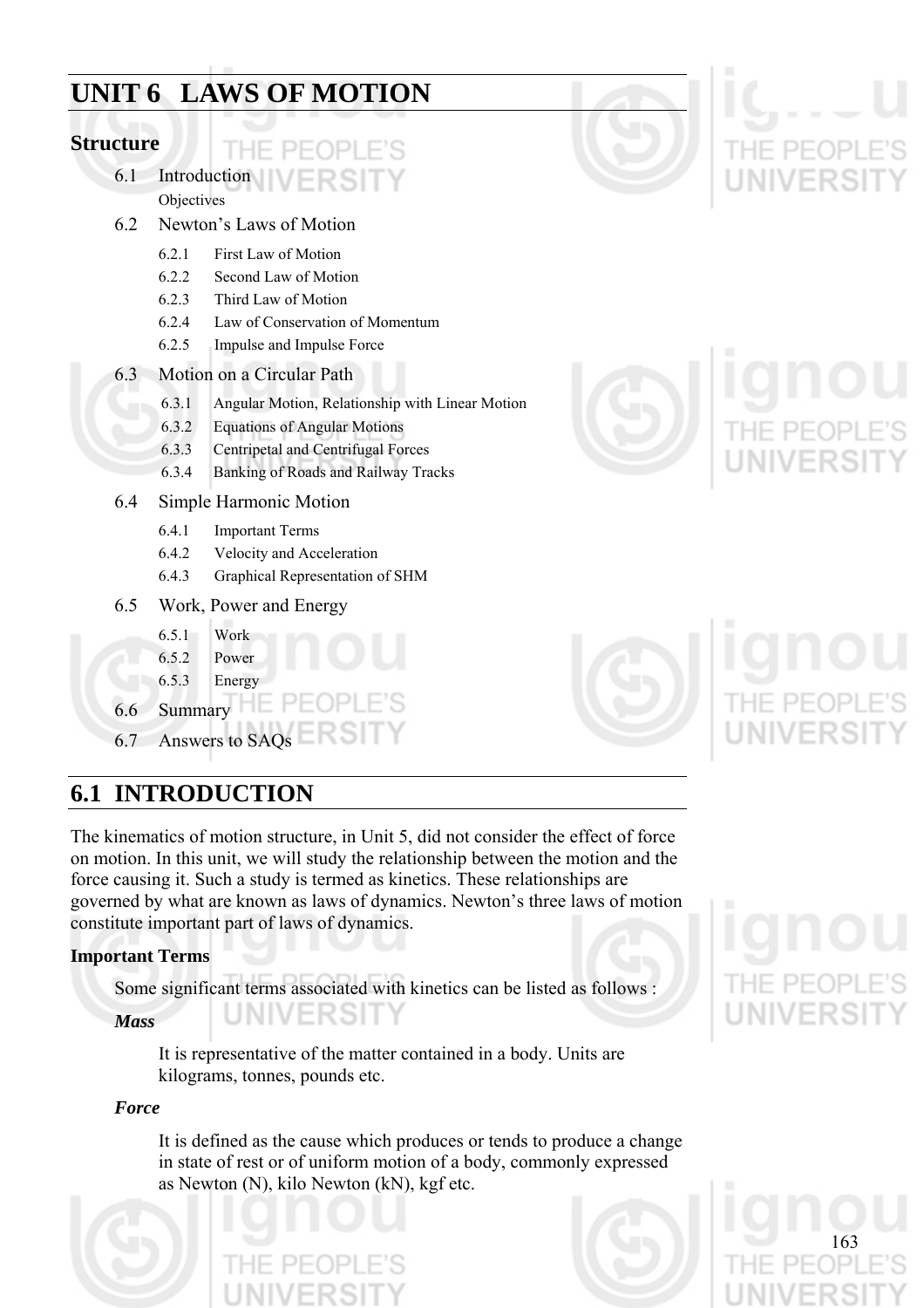**Applied Mechanics** *Weight* 

It is the force produced in the body due to gravitational attraction of earth. It acts towards the centre of earth. Since it is a force, its units are same as that of force, e.g. N, kN, kgf etc.

### *Inertia*

It is inherent property of a body which offer resistance to change in its state of rest or of uniform motion.

### *Momentum*

It is quantitative measure of motion possessed by a body when it is moving in a straight line. It can be expressed as a product of its mass and its velocity, e.g. Momentum =  $m \times v$ .

### *Absolute Unit of Force*

In C.G.S. units, the absolute unit of force is dyne. One dyne is defined as the force which acting on a mass of 1 gram produces an acceleration of 1 cm/sec<sup>2</sup> with the direction of its action.

In MKS system, the absolute unit of force is Newton which is the force which produces an acceleration of 1 m/sec<sup>2</sup> in a mass of 1 kg. Thus

$$
1 \text{ N} = 10^5 \text{ dynes}
$$

### *Gravitational Unit of Force*

The force produced on a mass due to attraction of earth (gravity) is the gravitational force. Thus, if 1 Newton signifies the force produced by a mass of 1 kg with an acceleration of 1 m/sec<sup>2</sup> then the same body moving with an acceleration due to gravity of 9.81 m/sec<sup>2</sup> will produce a weight (Force) of 9.81 Newtons. This is also called a weight of 1 kgf which is gravitational of engineers' unit of force, i.e.  $1 \text{ kgf} = 9.81 \text{N}$ .

Gravitational unit of force is equal to "*g*" times the absolute unit where "*g*" is acceleration due to gravity ( $W = m \times g$  or  $m = W/g$ ).

### **Objectives**

After studying this unit, you should be able to

- conceptualise the Newton's laws of motion,
- compute simple problem on laws of motion,
- describe the motion on a circular path,
	- explain simple harmonic motion,
	- explain the relationship of work to kinetic and potential energy,
	- state the range of application of principle of conservation of momentum and conservation of energy,
	- understand the concept of power, and
	- estimate the motion of bodies after their impact.







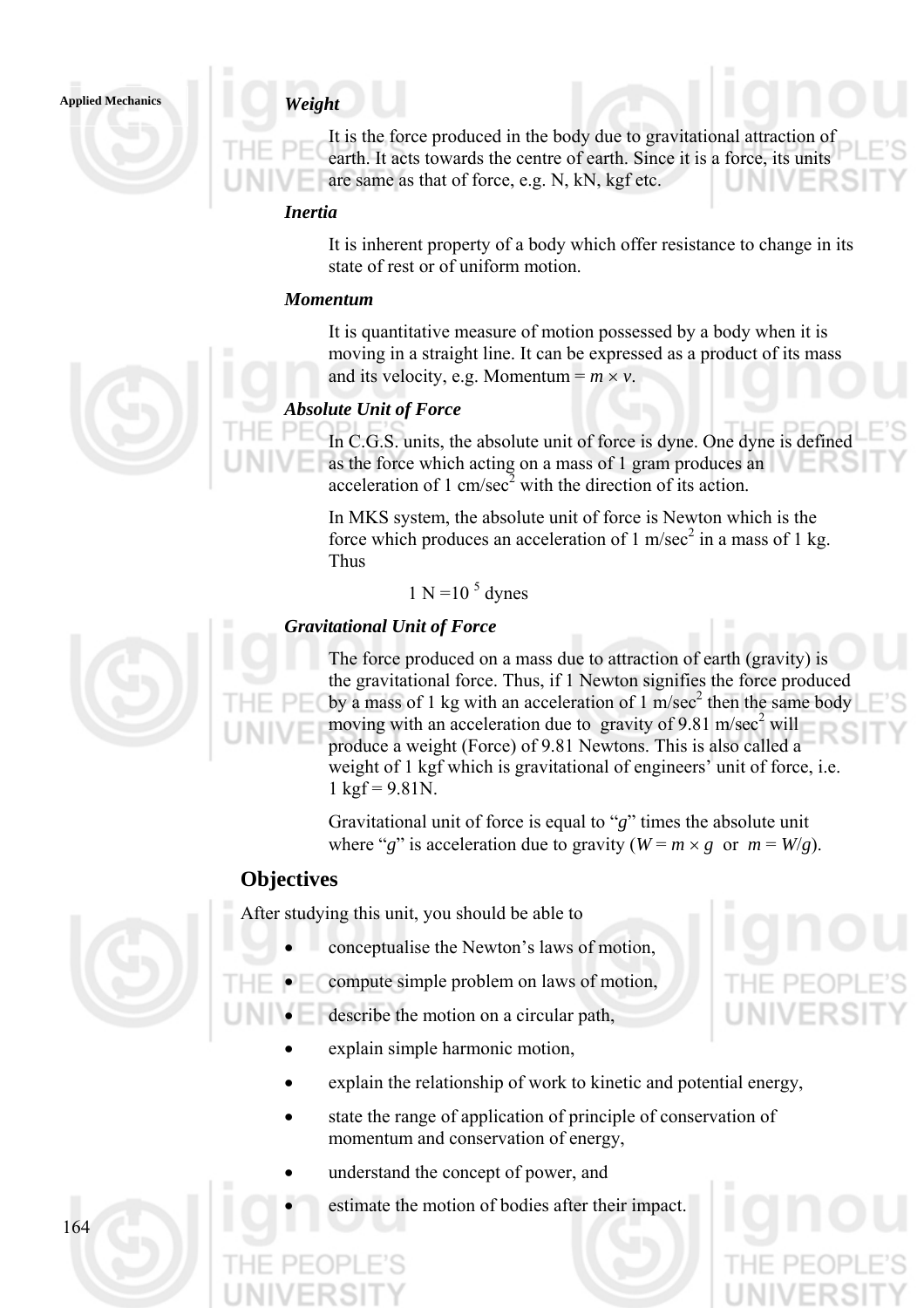# **6.2 NEWTON'S LAWS OF MOTION** Laws of Motion

Newton proposed three basic laws of motion which are commonly known as Newton's Laws of motion. These can be enunciated as follows

# **6.2.1 First Law of Motion**

A body continues in its state of rest or of uniform motion in a straight line unless it is acted upon by some external force to change its initial state.

## **6.2.2 Second Law of Motion**

The rate of change of momentum is directly proportional to the applied force and takes place in the direction of application of force in a straight line.

Let a mass of body *m* moving with an initial velocity  $u(x=0)$  in the state of rest) is acted upon by a force *p*. This force will cause its velocity to change from *u* to final velocity *v* in time *t*. Then, initial momentum of the body is *mu* and the final momentum of the body after time *t* is *mv*.

Then the change in momentum in time *t* would be  $mv - mu = m (v - u)$  or, rate of change of momentum would be  $\frac{m(v-a)}{m} = ma$  $\frac{m(v-u)}{m} = ma$ .

*t*

where  $a =$  acceleration = rate of change of velocity = *t*  $\frac{v-u}{v}$ .

As per Newton's second Law of motion, rate of change of momentum will be directly proportional to applied force or  $P \propto m$ .  $a = kma$ , where k is constant of proportionality. If the force is defined such as to produce unit acceleration in a body of unit mass, then

i.e  $p = ma$   $\overline{P} \in \text{OPLE}$ 'S ... (6.1)

# **6.2.3 Third Law of Motion**

 $1 = k \times 1 \times 1$  or

"To every action, there is an equal and opposite reaction." This implies that force is an action which one body applies on another. Thus, if a force is exerted by body A on another body B, an equal and opposite force will be applied by body B on body A. Thus, when a person applies some effort on a stone to lift it up, the stone exerts an equal downward force on the person.

# **6.2.4 Law of Conservation of Momentum**

From the above basic laws of motion as stated by Newton, we can conclude that "Total momentum of any group of objects always remains the same if no external force acts on them".

From Newton's second law, we know that to change the momentum of a system of bodies, external force is required which is proportional to the rate of change of momentum. Hence, total momentum will remain same in the absence of an external force. Any action amongst the system of bodies will cancel out as any action of one body in the system will produce equal and opposite reaction on it by Newton's third law.

# **6.2.5 Impulse and Impulse Force**

Impulse is defined as mass multiplied by change in velocity of the body. If a body of mass *m* is subjected to a force *P* which is acting on it for a time period *t*, causing its velocity to change from *u* to *v*.









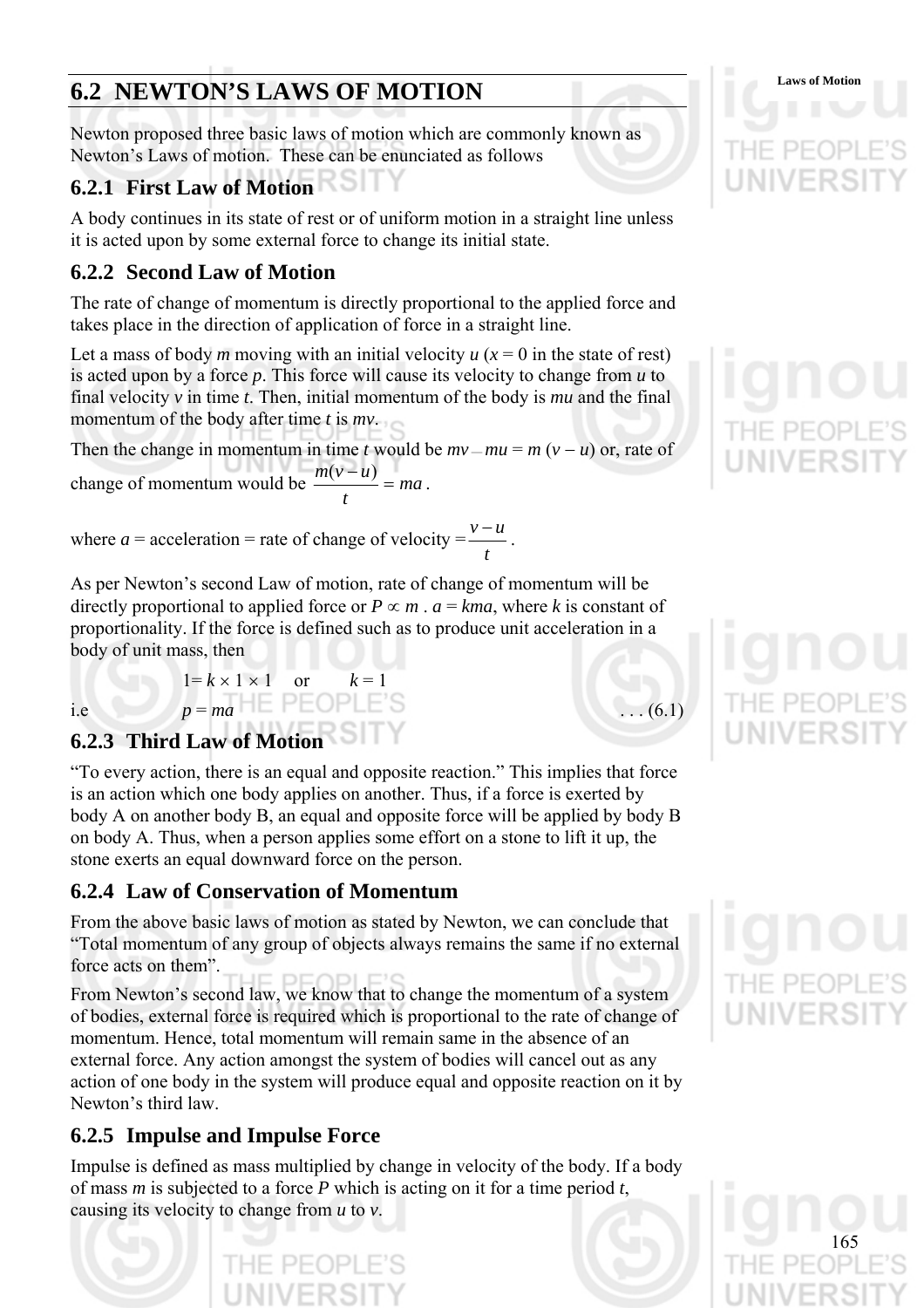

Applied Mechanics Then impulse  $I = m \times (v - u)$  . . . (6.2(a)) or  $\overline{\phantom{a}} = m \times \frac{(b-a)}{a} = m \times a$ *t*  $m \times \frac{(v-u)}{u}$ *t*  $\frac{I}{I} = m \times \frac{(v - u)}{v} = m \times$ ⎭  $\left\{ \right\}$  $\vert$  $\overline{a}$  $\left\{\because a = \frac{v - u}{t}\right\}$  (by Newton's Second Law) or  $I = P \times t$  . . . . (6.2(b))

> Hence, impulse can also be defined as forces  $\times$  time interval or impulsive force. Its units are Ns (Newton's Seconds) or kgf s. From Eq. (6.2(a)), the impulse of a force *P* can also be called as change of momentum produced in the body on its application.

When a force is applied on a body gradually, it is said that the force system is in steady state. It is sustained on the body for a long period. However, if time duration of force is small, the force is said to be suddenly applied force producing an impact. The concept of impulsive of a force is very useful in analysing problems of suddenly applied force or impacts. The examples of impact could be firing of a bullet or collision of two bodies.

### **Simple Example of Recoil of Gun**

Principle of impulse and the conservation of momentum can be of great use in considering problems associated with a recoil of a gun and likewise. Before firing, the gun is loaded with the bullet and both are in a state of rest. The initial velocity of bullet as well as that of the gun is zero. Hence, the initial total momentum of the system is zero. Upon firing, the bullet moves in one direction while the gun in the opposite direction, e.g. it recoils. By principle of conservation of momentum the momentum of the bullet will be equal and opposite to that of the gun, because the total final momentum of the system shall also be zero.

### **Example 6.1**

A gun has a mass of 30 tonnes. It fires a bullet whose mass is 450 kg with a velocity of 300 m/s.

- (i) Calculate the initial velocity of gun recoil.
- (ii) If a resistive force of 600 kN is applied on gun on an average, calculate the distance travelled by the gun during recoil?
- (iii) Also compute the time period of recoil.

### **Solution**

Mass of gun  $(M)$  = 30,000 kg; Mass of bullet  $(m)$  = 450 kg, its velocity  $(v) = 300$  m/s.

- Let *V* is recoil velocity of gun.
- (i) Then by principle of conservation of momentum

$$
N \cup E S \cup MV + mv = 0
$$

or 
$$
V = -\frac{mv}{M} = \frac{450 \times 300}{30000} = -4.5 \text{ m/s}
$$
 ... (a)



 $=$   $\Box$ 

(i.e. gun velocity is opposite to that of bullet)

(ii) Impulse  $I = P \times t = M (v - u)$ 

(Initial velocity of gun  $=$   $u = -4.5$  m/s and Final velocity of  $g$ un =  $v$  = 0)

 $600000 \times t = 3 \times 10^4 \times 4.5$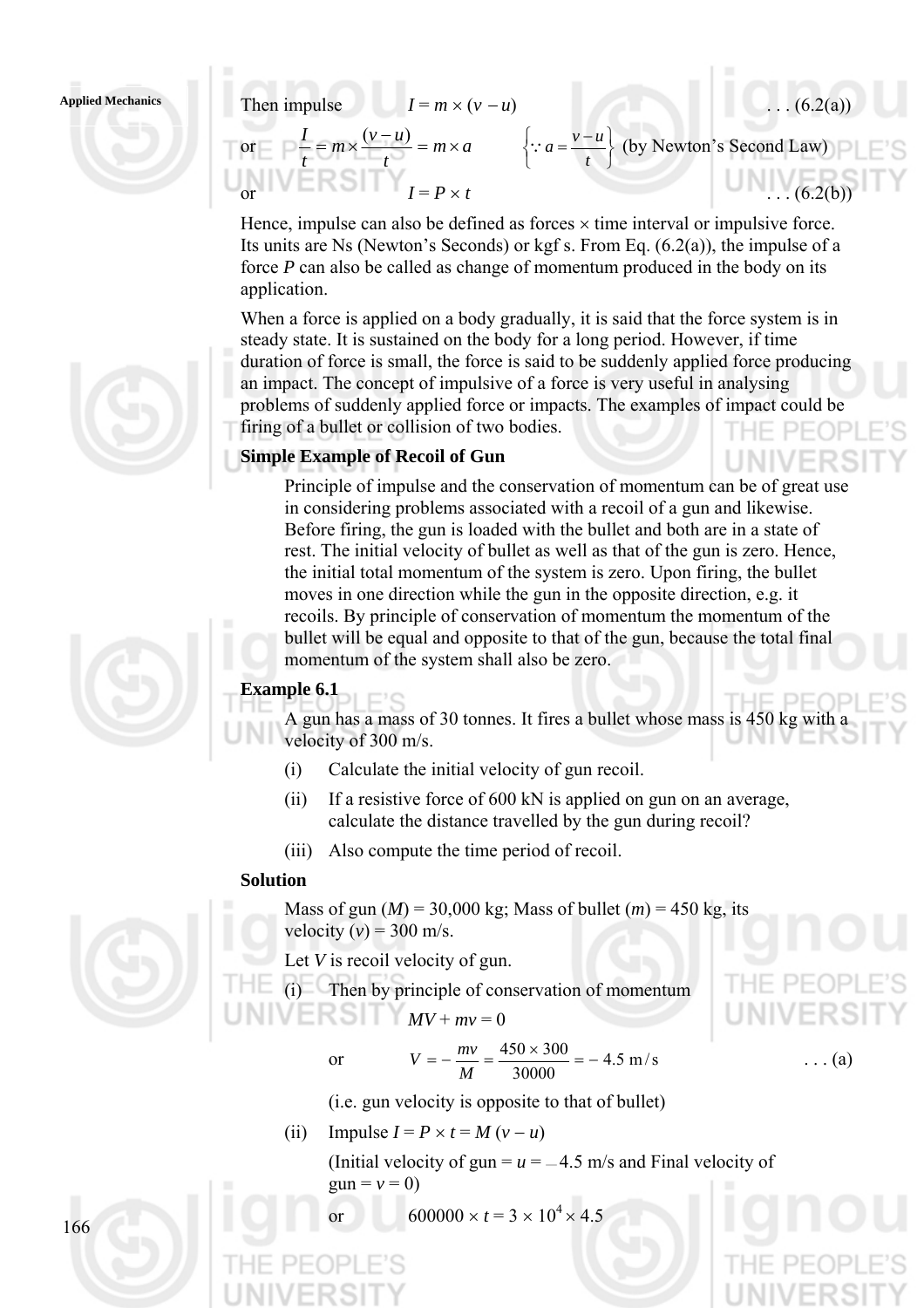or 
$$
t = \frac{3 \times 10^4 \times 4.5}{6 \times 10^5} = 0.225
$$
 seconds

e.g., time period of recoil = 0.225 seconds.

 $a =$  acceleration / retardation  $\frac{v - u}{v - u} = \frac{0 - 4.5}{0.0025} = -20$  m/sec<sup>2</sup> 0.225  $\frac{-u}{-} = \frac{0 - 4.5}{-} =$ *t*  $v - u$ 

(iii) We know  $v^2 = u^2 + 2$  *as* (where *s* is distance travelled), then

$$
s = \frac{v^2 - u^2}{2a} = \frac{0 - (4.5)^2}{2 \times (-20)} = \frac{-20.25}{-40} = 0.506 \text{ m}
$$

### **Example 6.2**

A pile of mass 1000 kg is driven 30 cm into ground by a pile driver of mass 250 kg falling from a height of 2.0 m. Find the average resistance of the ground to penetration of pile, assuming  $g = 10$  m/sec<sup>2</sup>.

### **Solution**

Let the velocity of pile driver after falling 2.0 m is *v*.

THE PEOPLE'S

Then  $V = \sqrt{2 \times gh} = \sqrt{2 \times 10 \times 2} = 6.325 \text{ m/sec}$  ... (a)

After the pile driver strikes the pile, the common velocity of system is *V* while its mass is  $(M + m) = 1000 + 250 = 1250$  kg, by principle of conservation of momentum.

Momentum before impact = momentum after impact.

1250

 $0^2 - 1.265^2 = 2 \times a \times 0.3$ 

Then  $m \times v + m \times 0 = (M + m) \times V$ 

or  $250 \times 6.325 = 1250 \times V$ 

Since the pile is driven 0.3 m into ground before coming to rest (e.g. final velocity  $= 0$ ).

or 
$$
a = -\frac{(1.265)^2}{2 \times 0.3} = -2.67 \text{ m/sec}^2 \text{ (retardation)}
$$

By Newton's Second law of motion,  $P = M \times a$ 

 $v^2 = u^2 + 2 \text{ as}$ 

Then 
$$
P = (M + m) \times a = 1250 \times 2.67 = 3337.50 \text{ N}
$$

The resistance of ground *R* will be the retarding force so created plus the weight of the pile driven system

Hence  $R = 1250 \times 10 + 3337.50 = 15837.50$  N

### **Example of Motion of a Lift**

A lift or elevator normally moves vertically carrying its own weight and of the passengers/cargo it carries. Without much less of accuracy it can assumed to be moving under uniform acceleration.

It has two types of motion

(i) Moving upwards (against gravity) (Figure  $6.1(a)$ )





**Laws of Motion**



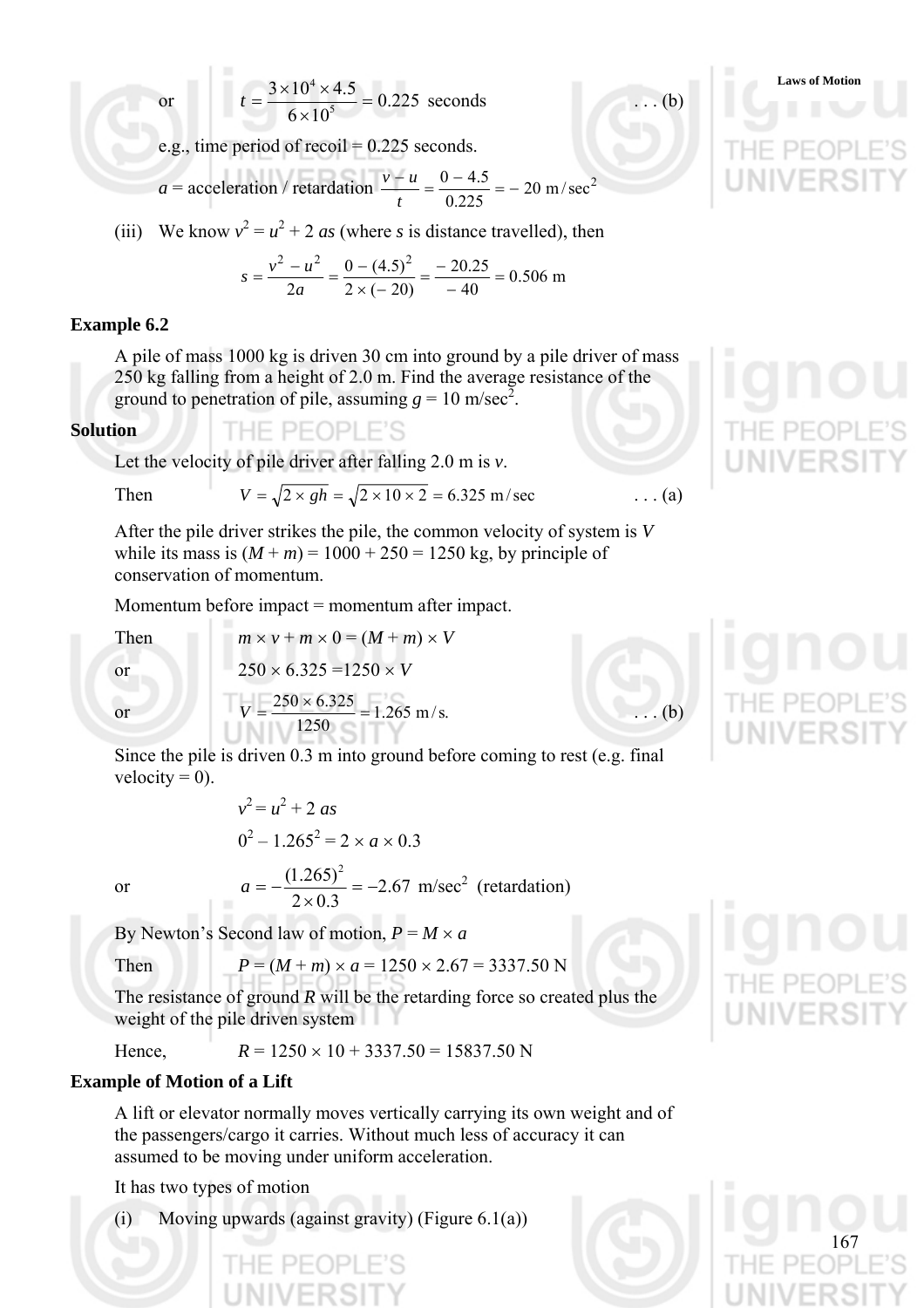Applied Mechanics **(iii)** Moving downwards (along gravity) (Figure 6.1(b))

Let us assume that

- $m_s$  = self mass of the lift assembly and  $m_s$ g its weight  $m<sub>L</sub>$  = mass of cargo carried by it and  $m<sub>L</sub>g$  its weight
	- $m =$  total mass moving with  $mg$ , i.e. the weight carried.
		- Then  $m = m_s + m_L$  and

$$
W = (m_s + m_L) g
$$

 $\alpha$  = uniform acceleration of lift

- $g$  = acceleration due to gravity
- $T =$  tension in the cable supporting the lift.



| (a)                                                                       | (b)               |  |
|---------------------------------------------------------------------------|-------------------|--|
| Figure 6.1 : Motion of a Lift                                             |                   |  |
| For upward movement against gravity                                       |                   |  |
| Net upward force on the lift                                              |                   |  |
| $T = T - W$                                                               | $UNIV = (i)$      |  |
| Inertia = $m \times \alpha$                                               | $\ldots$ (ii)     |  |
| Satisfying equation of dynamic equilibrium, we get                        |                   |  |
| $T - mg = m \alpha$ or $T = m (g + \alpha)$                               | $\ldots (6.3(b))$ |  |
| And for downward movement along gravity, it would be                      |                   |  |
| $W-T = m \alpha$ or $T = m (g - \alpha)$                                  | $\ldots (6.3(c))$ |  |
| <b>Example 6.3</b>                                                        |                   |  |
| A cage of self mass 1000 kg is carrying a shift load of six passengers of |                   |  |
| average mass 65 kg. If the cage is moving with                            | $P \vdash C) P$   |  |
| a uniform acceleration of 2 m/sec <sup>2</sup> upwards<br>(a)             | UNIVERS           |  |
| a uniform acceleration of $2 \text{ m/sec}^2$ downwards or<br>(b)         |                   |  |
| (c)<br>a uniform velocity of 5 m/s downwards, find                        |                   |  |
| the tension in wire supporting the cage<br>(i)                            |                   |  |
| the reaction of cage on the crew and of the crew on the cage<br>(ii)      |                   |  |
| Assume $g = 10$ m/sec <sup>2</sup> .                                      |                   |  |



**Solution**

Mass of cage  $= 1000$  kg





 $\ldots$  (6.3(a))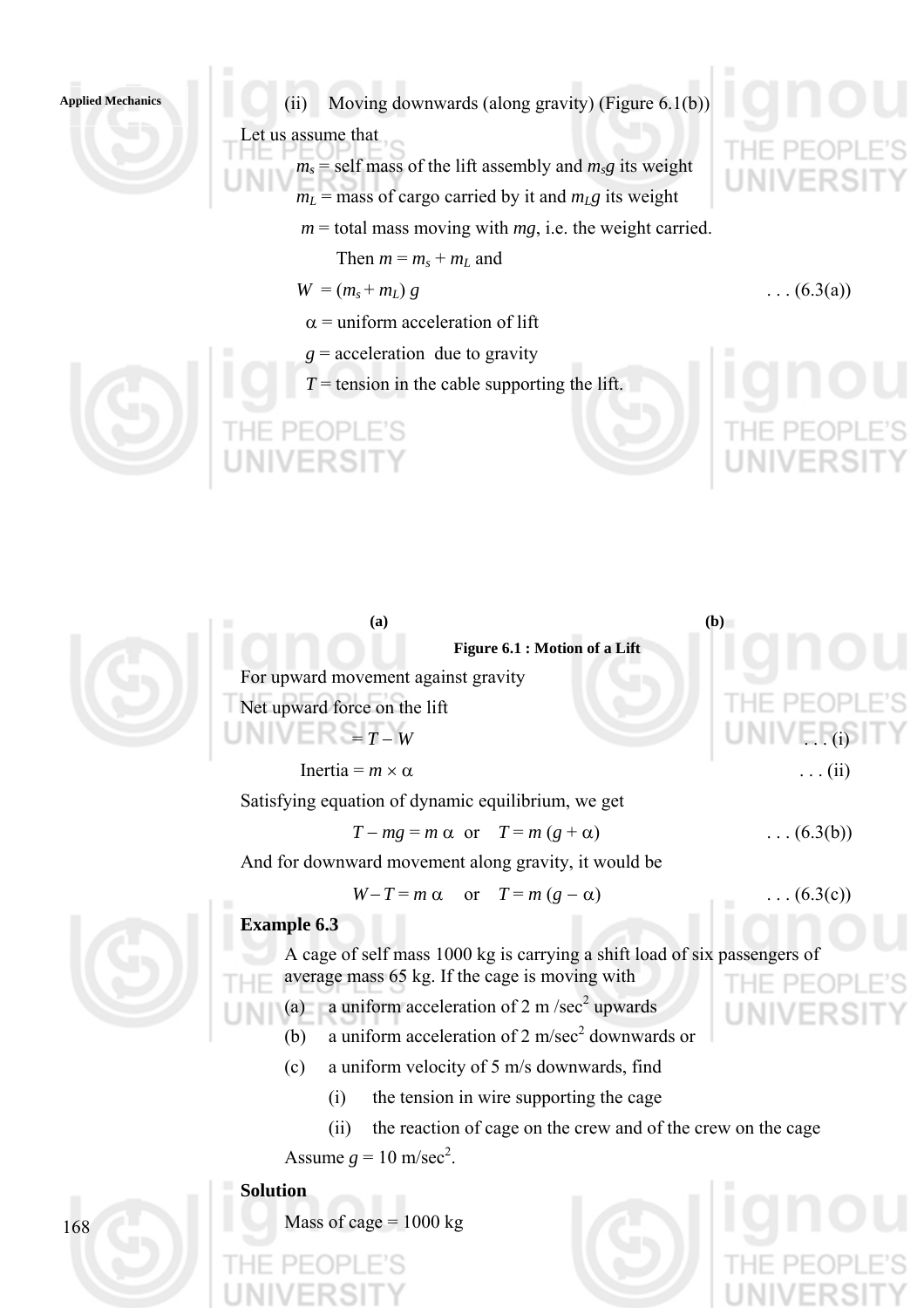Mass of crew  $6 \times 65 = 390 \text{ kg}$  Laws of Motion



**Example 6.4** 

An elevator of total mass 500 kg starts from position of rest and moves upwards at a constant acceleration. It gains a velocity of 2 m/sec in a travel distance of 3 m. While stopping a uniform retardation it comes to rest in 2 seconds from a velocity of 2 m/sec.

or  $R = 3900 \text{ N}$  ... (vii)

Assuming  $g = 10$  m/sec<sup>2</sup>. Calculate the pull in cable during upward movement and pressure transmitted by a person of mass 70 kg to the floor during stopping.

### **Solution**

While accelerating, the initial velocity of elevator  $u = 0$ ; while final velocity  $v = 2$  m/sec, and distance travelled = 3 m.

Let uniform acceleration during this period be  $\alpha$ .

THE PEOPLE'S

Then from equation  $v^2 = u^2 + 2 \alpha s$ , we get

$$
2^2 = 0 + 2 \alpha \times 3
$$

(i)

or 
$$
\alpha = \frac{4}{6} = 0.667 \text{ m/sec}^2
$$
 ...  
THE PEOPLE'S

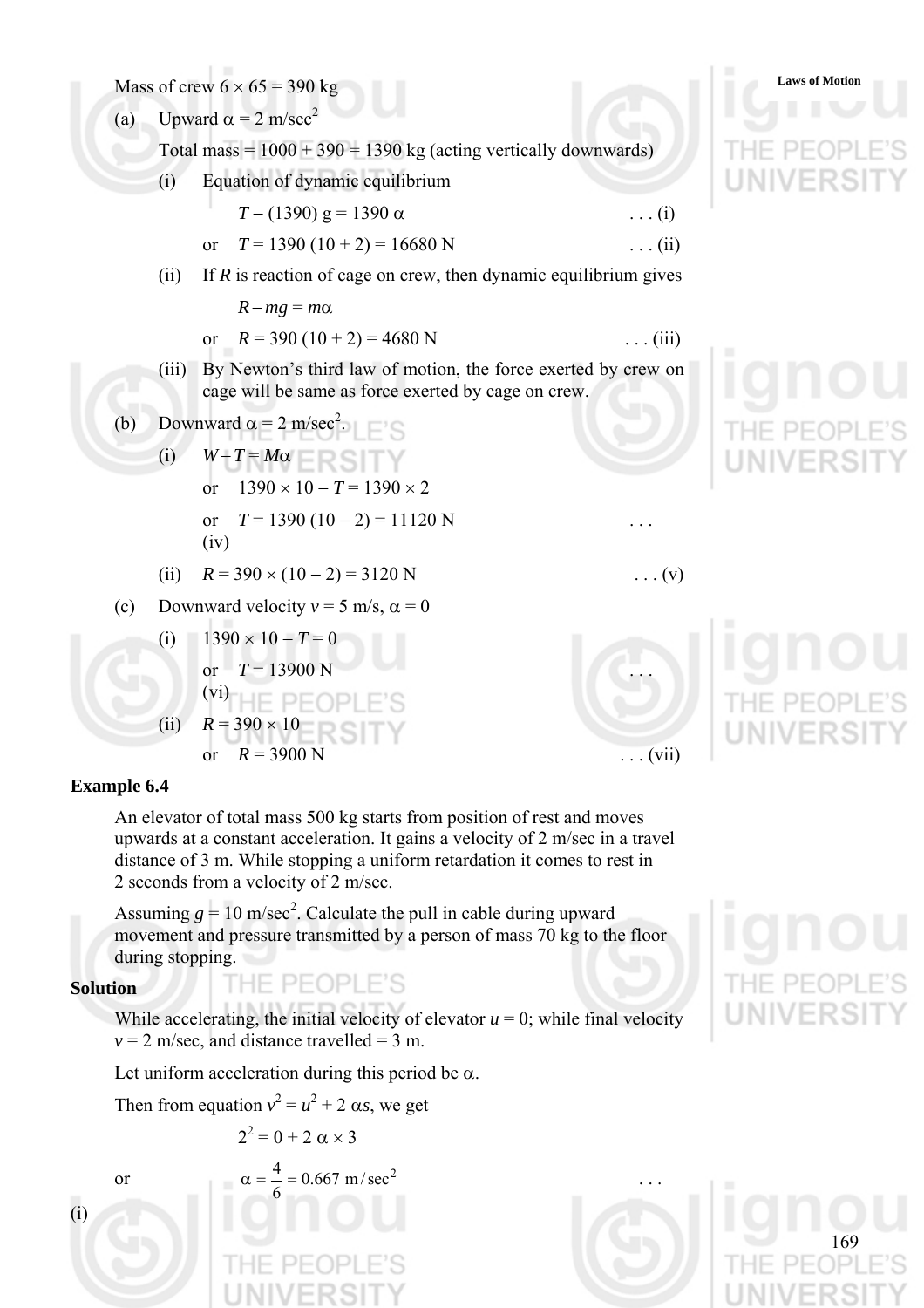Applied Mechanics<br> **Applied Mechanics Applied Mechanics Applied Mechanics Applied Mechanics Applied Mechanics Applied Mechanics Applied Mechanics Applied Mechanics Applied Mechanics Applied Mechanics Ap** 

P E OPLE S 
$$
T = 500 \times 10 = 500 \times 0.667
$$
  
\nor  
\n $T = 5000 + 333.3 = 5333.3$  N  
\nTHE PE QE  
\n(ii)

 $u = 2$  m/sec,  $v = 0$  and  $t = 3$  seconds

While stopping during retardation

From equation  $v = u + \alpha t$ , we get

$$
0 = 2 + \alpha \times 2
$$
 or  $\alpha = -\frac{2}{2} = -1$  m/sec<sup>2</sup> ... (iii)

From equation of dynamic equilibrium of person

$$
W-R = -\alpha \times m
$$
  
or  
(iv) OPLE's  
**SAQ 1** E'S  
**BAQ 1**

A cannon of mass 20000 kg fires a shell of mass 100 kg with a muzzle velocity of 800 m/s. Calculate the recoil velocity of cannon, average uniform force required to stop in a recoil distance of 400 mm and time period required for recoil.



 $\Box = \Box$  (iv)  $\Box$ 

A shell of mass 1 kg is fired from a cannon of mass 1000 kg with a velocity of 300 m/s in a horizontal direction. The cannon is resting on a smooth horizontal surface against a spring buffer of spring constant 15 N/mm compression. Calculate the spring displacement due to firing.





# **6.3 MOTION ON A CIRCULAR PATH**

### **6.3.1 Angular Motion, Relationship with Linear Motion**

When a body is rotating about an axis, its motion will be along a circular path. Its position at any time can be described by its distance from axis of rotation (radial

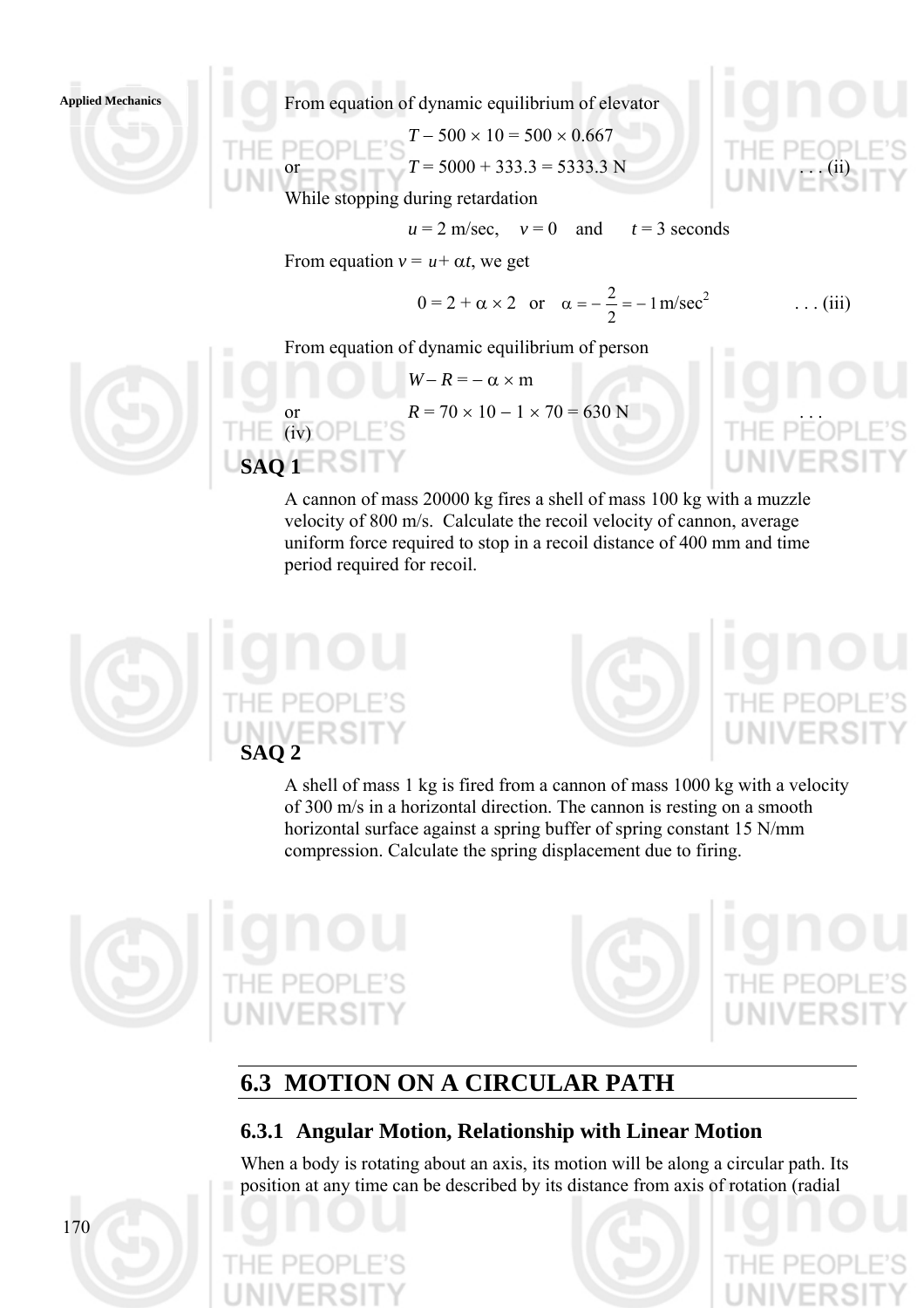**Laws of Motion** distance) and angle θ it subtends at centre with respect to the radial line drawn at the position  $t = 0$  (Figure 6.2).

### **(a) Angular Displacement**

In a rotational motion, angular displacement θ or the movement of body along its circular path will vary with time. In general,  $\theta$  can be expressed as a function of time equation

$$
\theta = f(t)
$$

 $f(6.4(a))$ 

### **(b) Angular Velocity**

Like rectilinear velocity which was defined as the rate of change of rectilinear displacement with time, angular velocity can also be defined as rate of change of angular displacement with time.





 $\ldots$  (ii)

 $\ldots$  (iii)

**(a) (b)** 

### **Figure 6.2**

Let the body moves from  $\theta$  to  $\theta$  +  $\delta\theta$  position while moving from time *t* to *t* + δ*t*. Then the body moves an angular distance of δθ in time interval δ*t* or  $\frac{\delta \theta}{\delta}$  .

angular velocity denoted by  $\omega$  (omega) =  $\frac{\delta \theta}{\sigma}$ 

(i)

If the body is moving with a uniform angular velocity, same angular distance δθ will be travelled in a similar time interval δ*t*, however small or large δ*t* could be.

However, when the angular velocity is changing with time, the average

angular velocity over the time period  $\delta t$  would be  $\omega_{av} = \frac{\delta t}{\delta t}$  $\omega_{av} = \frac{\delta \theta}{\delta}$ .

Hence if time interval δ*t* is taken very small

$$
\omega = \text{Lt} \frac{\delta \theta}{\delta t} = \frac{d\theta}{dt}
$$

This is termed instantaneous angular velocity at time *t*. If the body's angular rotation is measured in terms of revolutions per minute  $(= N \text{ rpm})$ ,

Then the angular velocity would be

$$
\omega = \frac{2\pi N}{60} \text{ rad/sec.}
$$

### **(c) Tangential Velocity**

If  $r$  is the radius of circular path and  $v$  is the rectilinear velocity of the body at time *t* then

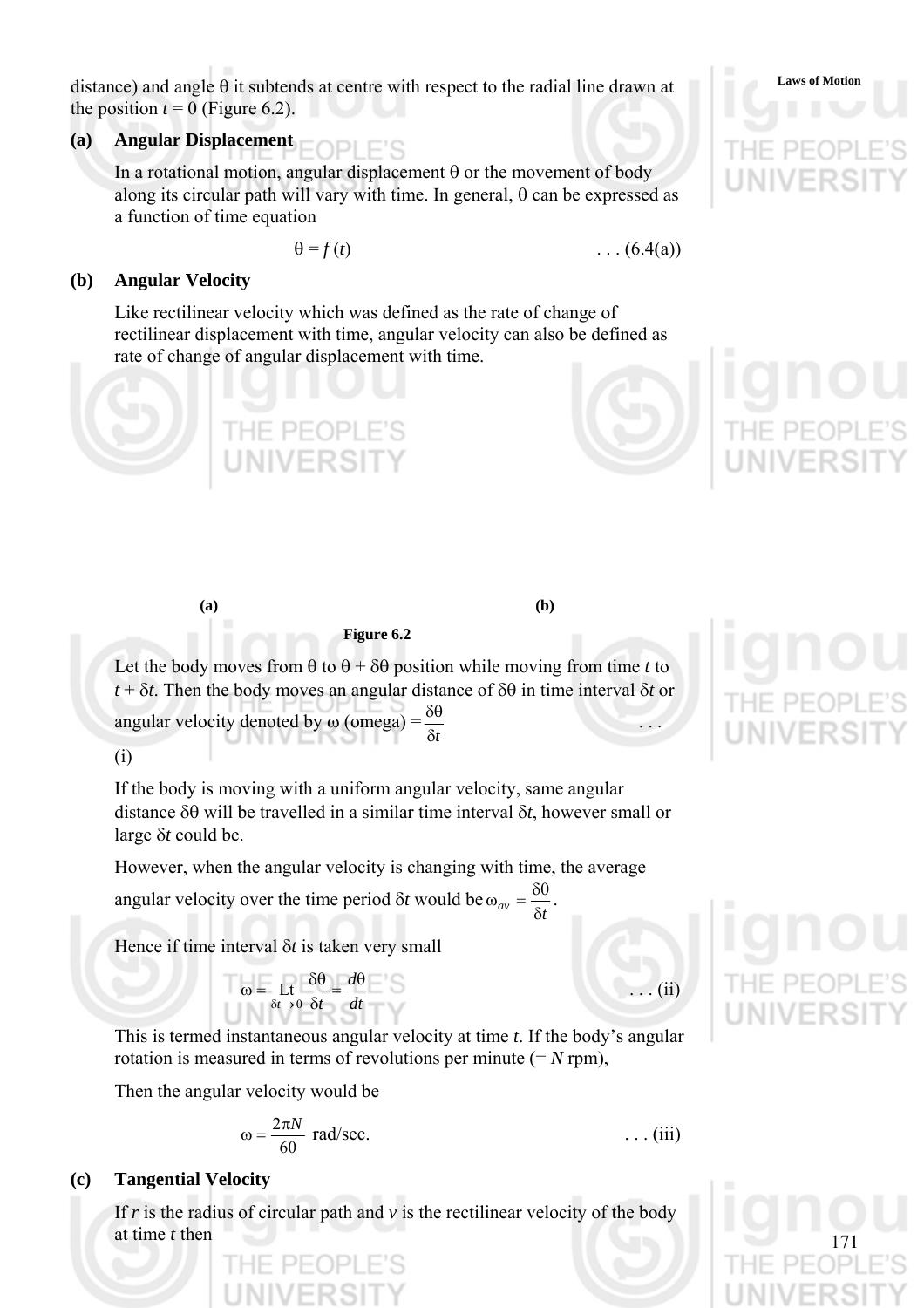

*dt d r t r t*  $v_t = \text{Lt} \frac{\delta s}{\delta t - \delta s} = \text{Lt} \cdot r \frac{\delta \theta}{\delta t} = r \frac{d\theta}{dt}$  $F = P F \cap P$ (iv) S or  $\mathbb{R} \subseteq \mathbb{R}$   $v_t = \omega r$ 

where *s* is the distance travelled by body along the circumference of the circular path and δ*s* is the circumferential distance travelled by the body in time δ*t*.

### **(d) Acceleration**

Let the angular velocity ω changes with time *t*. Then angular acceleration

 $\alpha$  (alpha) is defined as rate of change of angular velocity. If the change in angular velocity during time interval δ*t* is δω.



Hence instantaneous angular acceleration would be

$$
\alpha = \text{Lt} \frac{\delta \omega}{\delta t} = \frac{d\omega}{dt} \qquad \qquad \dots \text{ (vii)}
$$

Let the tangential velocity be  $v_t$  at any given time *t* (Figure 6.2(b)). Then the change in velocity in tangential direction would be *dV* in forward direction of θ while it would be *Vd*θ in radial direction (inward towards centre of rotation).

Since acceleration of a particle would be its ratio of change of velocity with time, the components of acceleration would be THE PEOP

$$
\alpha_t \text{ (tangential)} = \frac{dV_t}{dt} = \frac{rd}{dt} \left(\frac{d\theta}{dt}\right) = r \frac{d^2\theta}{dt^2} = r\alpha \qquad \text{(viii)}
$$



Negative sign indicates that direction of radial (or normal) acceleration would always be inwards. This normal acceleration directed towards the centre of rotations is also called centripetal acceleration.

### **6.3.2 Equations of Angular Motion**

Let  $\omega_0$  be initial angular velocity, then

$$
\alpha = \frac{\omega - \omega_0}{t} \text{ or } \alpha t = \omega - \omega_0 \text{ or } \omega = \omega_0 + \alpha t \qquad (6.5(a))
$$

Average angular velocity over time period  $t = \frac{\omega + \omega_0}{2}$ 

or

(i)

then  $\theta = \frac{(\omega_0 + \omega)}{2} \times t$ 2  $(\omega_0 + \omega)$  $\omega_0 + \omega$  $=\frac{2\theta}{\theta}$ 0  $t = \frac{2\theta}{\theta}$  ...





THE PEOP



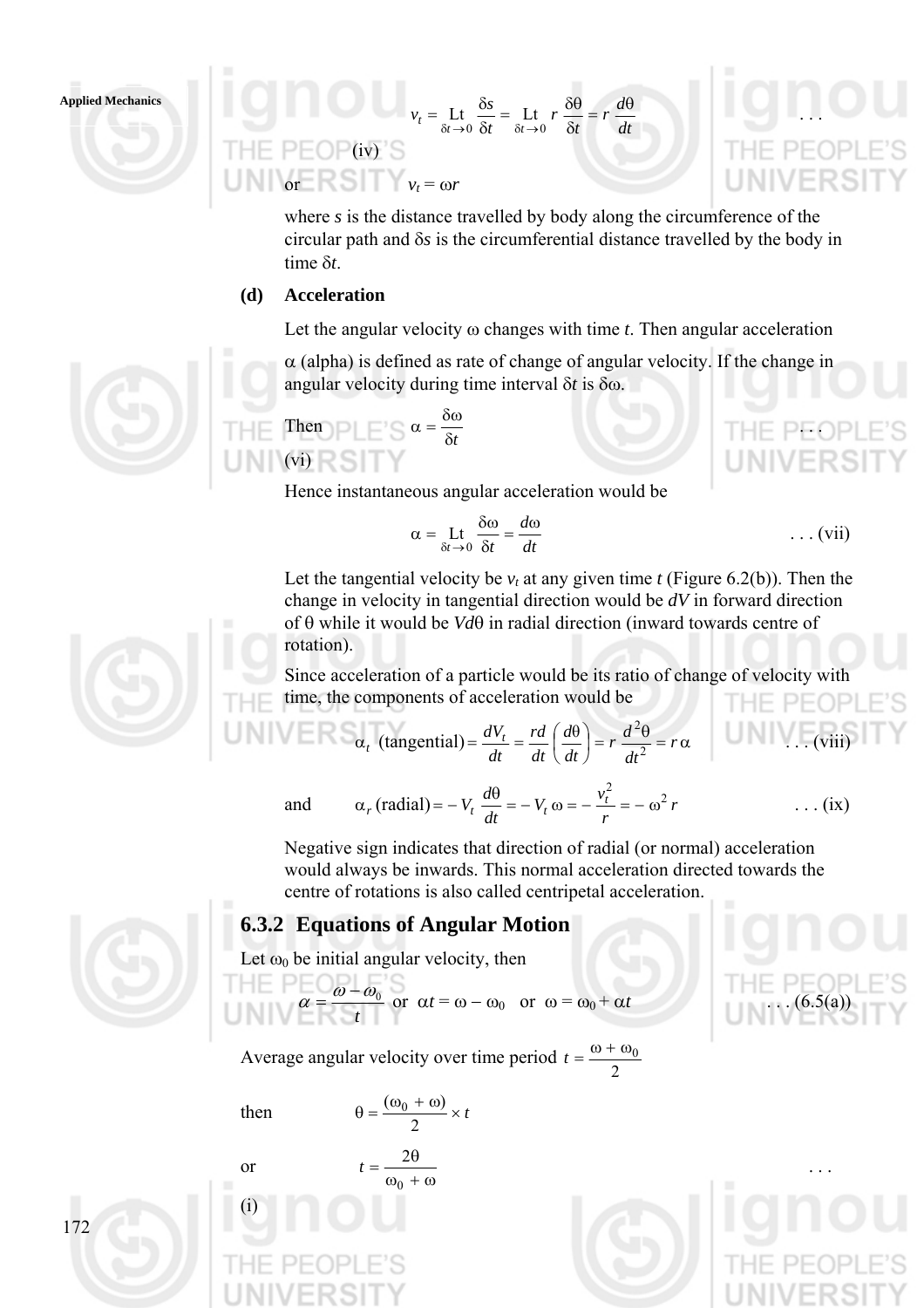$$
\theta = \left(\frac{\omega_0 + \omega_0 + \alpha t}{2}\right)t = \omega_0 t + \frac{1}{2}\alpha t^2
$$
  
or  

$$
\theta = \omega_0 t + \frac{1}{2}\alpha t^2
$$

Substituting Eq. (i) in Eq.  $(6.5(a))$ 

$$
\omega = \omega_0 + \alpha \left( \frac{2\theta}{\omega_0 + \omega} \right) \left( \because t = \frac{2\theta}{\omega_0 + \omega} \right)
$$

or 
$$
\omega (\omega_0 + \omega) = \omega_0 (\omega_0 + \omega) + 2 \alpha \theta
$$
  
or  $\omega^2 - {\omega_0}^2 = 2 \alpha \theta$ 

or  $\omega^2 = \omega_0$ 

Eqs. 6.5(a), (b) and (c) are similar to corresponding equations of linear motion.

### **Example 6.5**  - PFOPL

A wheel of 1.0 m diameter is mounted on a shaft between two bearings. The wheel is subjected to constant moment of 100 Nm at the rim for 10 minutes to attain a speed of 120 rpm.

Determine

- (i) The number of revolutions made during this period.
- (ii) The angular acceleration, the tangential acceleration and centripetal acceleration.
- (iii) The work done in rotating the wheel during this time.

### **Solution**

Initial angular velocity of wheel =  $\omega_0$  = 0.

Final angular velocity,  $\omega = \frac{2\pi \times N}{\epsilon_0} = \frac{2\pi \times 120}{\epsilon_0} = 4\pi$ 60  $2\pi \times 120$ 60  $\frac{2\pi \times N}{\sigma} = \frac{2\pi \times 120}{\sigma} = 4\pi \text{ rad/sec}$  ... (a)

Radius of wheel  $=1.0/2 = 0.5$  m

Time taken  $t = 10$  minutes  $= 600$  sec.

(i) Then angular rotation  $\theta$  = average angular velocity  $\times$  time

$$
= \left(\frac{0+4\pi}{2}\right) \times 600 = 1200 \pi \text{ radians}
$$
 ... (b)

Number of revolution made =  $1200\pi / 2\pi = 600$  ... (c)

(ii) We have  $\omega = \omega_0 + \alpha t$  $4\pi=0+\alpha\times600$ 

or

600 150  $\alpha = \frac{4\pi}{\epsilon_0 \epsilon_0} = \frac{\pi}{15\epsilon_0}$  rad/sec<sup>2</sup>

Tangential acceleration,  $\alpha_t = \alpha r = \frac{\pi}{150} \times 0.5 = \frac{\pi}{300}$  $0.5$ 150  $\frac{\pi}{50} \times 0.5 = \frac{\pi}{200}$  m/sec<sup>2</sup>.

Normal acceleration, 
$$
\alpha_n = -\omega^2 r = 0.5 \times (4\pi)^2 = -8 \pi^2
$$
 m/sec<sup>2</sup>.

(iii) Work done = Torque  $\times$  Angle turned

 $100 \times 1200 \pi = 120000 \pi$  Joule.



 $\ldots$  (d)



173



 $2 \ldots (6.5(c))$ 

**Laws of Motion**

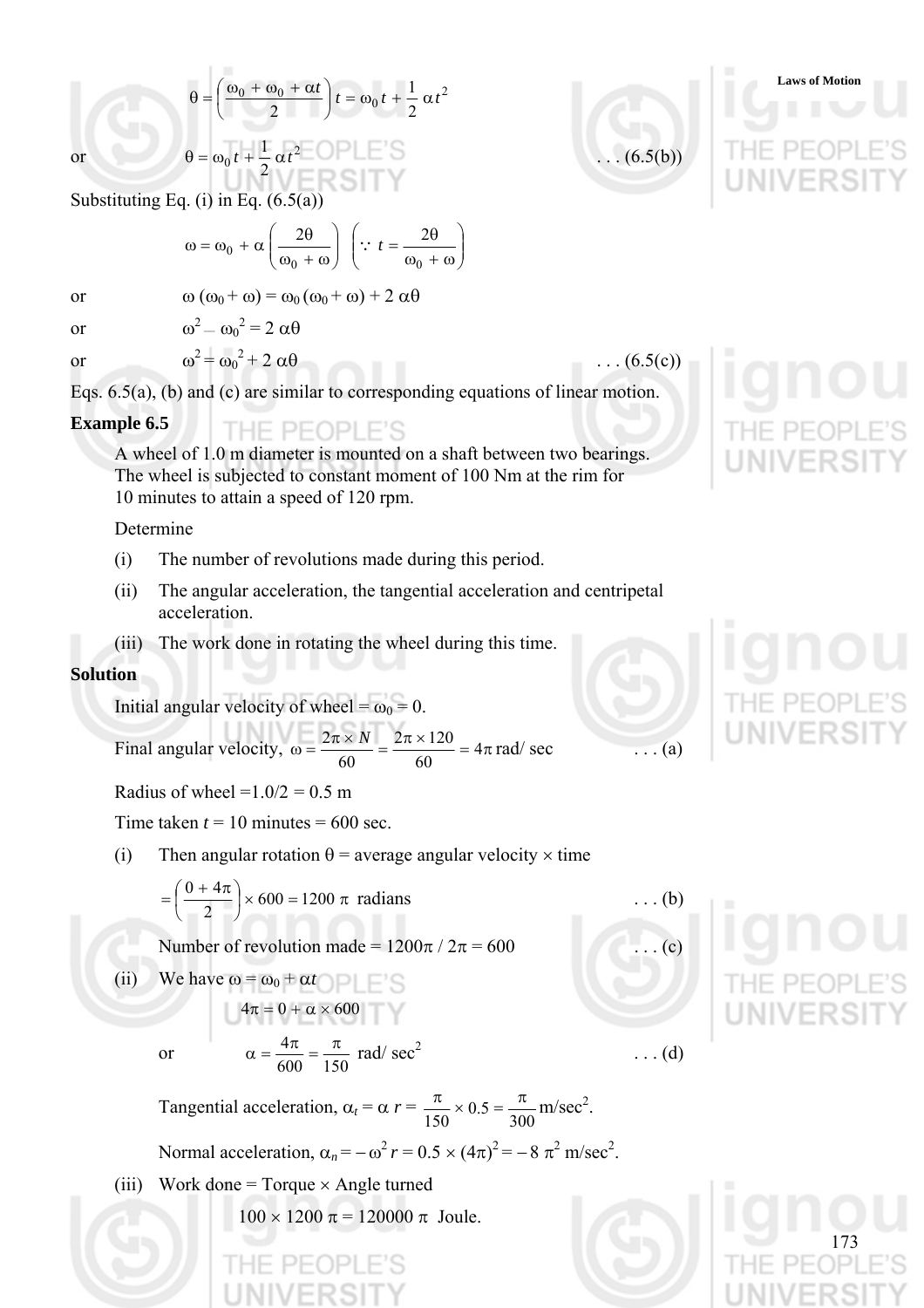

As shown in Figure 6.2, a body has tendency to move tangentially if it is moving on a circular path. In order to resist this tendency of moving away from the centre, an external force will be required to applied acting radially towards the centre (centripetal). This will ensure that the body continue to move along the circular path. The inertia forces which are equal in magnitude and opposite in direction of centripetal forces are called centrifugal forces.

During its rotation, the body has an acceleration which has two components

(i) tangential acceleration  $\alpha_t$  (= *r*  $\frac{d\omega}{dt}$ ), and (ii) normal acceleration ( $\alpha_n = \omega^2 r$ ). If

*m* is the mass of body then magnitude of centripetal force *Fc* would be equal  $\tan \times \alpha_n$ .

or 
$$
F_{cp} = -m\omega^2 r = -\frac{mv_t^2}{r}
$$
 (indicating inward force) (6.6 (a))

The inertia forces, also known as centrifugal forces, would be

$$
F_{cf} = -F_{cp} = \frac{mv^2}{r}
$$
 (radially outward) \t\t(6.6(b))

The concepts of centripetal and centrifugal forces are explained by studying the motion of a vehicle on a level curved path.

Let a vehicle of weight *W* is moving with a linear velocity  $\nu$  on a curved path of radius *r* (Figure 6.3).



### **Figure 6.3**



Due to rotational movement of vehicle along the circular path of radius *r*, it will

experience a radially outward acting centrifugal force  $W_{cf}$ , where  $W_{cf} = \frac{W}{g} \frac{v^2}{r^2}$ *g*  $\frac{W}{2} \frac{v^2}{2}$ .

There will be a tendency of the vehicle to skid outwards resulting on producing frictional forces in tyres at point of contact with pathway. From Figure 6.3, the following forces acting on the vehicle can be listed

- (i) Centrifugal forces,  $F_{cf} = \frac{W}{g} \frac{V}{r}$ *v g*  $W v^2$
- (ii) Weight of vehicle, *W*
- (iii) Normal Reactions,  $R_A$  and  $R_B$
- (iv) Frictional force,  $F_A = \mu R_A$  and  $F_B = \mu R_B$

To study the stability of vehicle in negotiating the curved path, following cases are to be considered.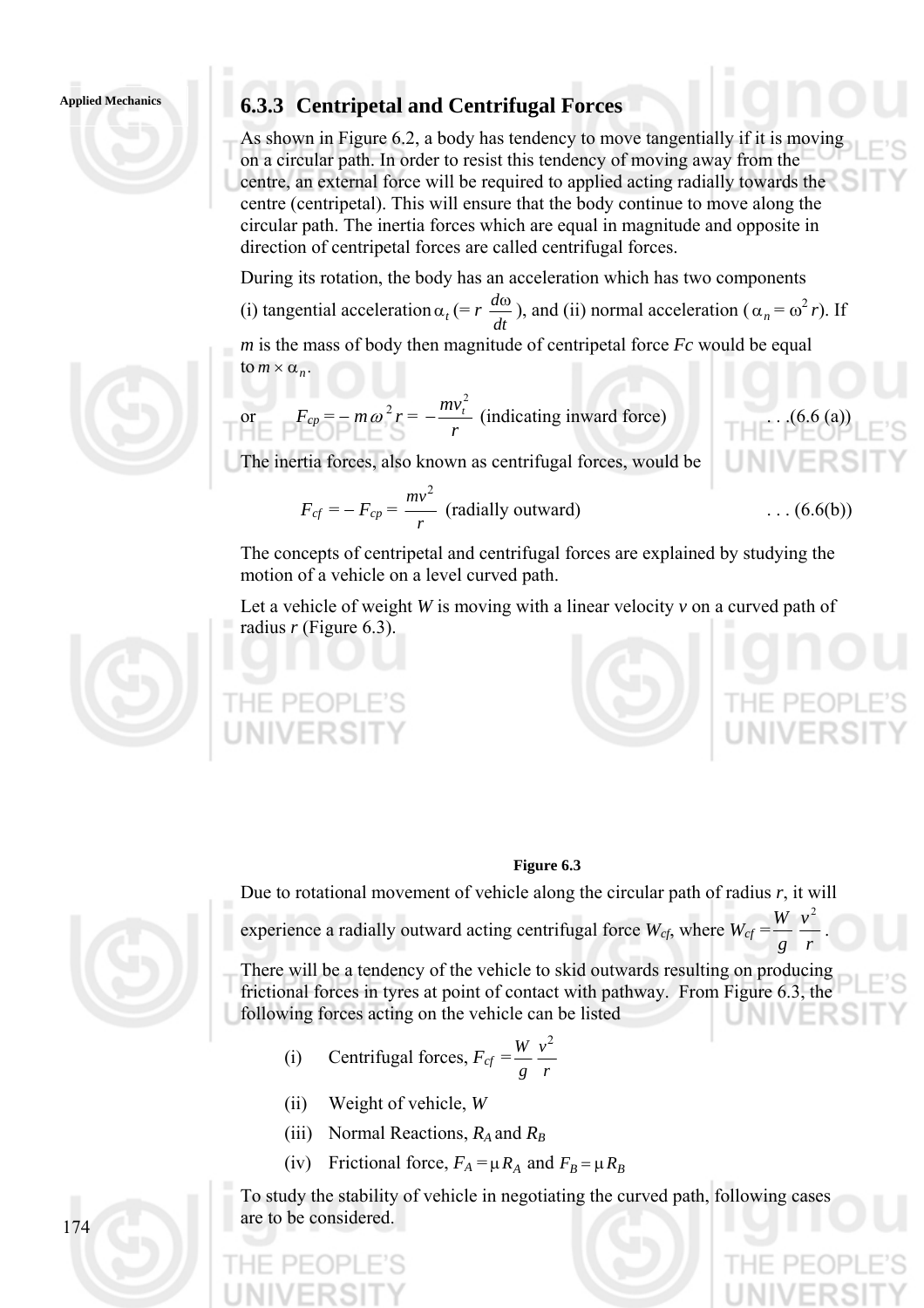For dynamic equilibrium of vehicle in vertical direction

*gr*

$$
v = 0
$$
  
\n
$$
W = R_A + R_B
$$
  
\n(i)

horizontally  $\Sigma H = 0$ 

$$
\frac{W}{g} \frac{v^2}{r} = \mu R_A + \mu R_B = \mu (R_A + R_B) = \mu W \qquad \dots (ii)
$$
  
i.e. 
$$
\mu = \frac{v^2}{r} \text{ or } v_{\text{max}} = \sqrt{\mu \cdot gr} \qquad \dots (6.7)
$$

 $\sum$   $\sum$ 

Hence, the maximum velocity with which the vehicle can negotiate the curve without skidding will be  $\sqrt{\mu_{\text{g}}r}$ . For safety against skidding, *V* shall be less than  $V_{\text{max}}$ .

### **(b) Vehicle Over Turning**

Dynamic equilibrium of vehicle also require  $\Sigma M = 0$ . Taking moments about A,

$$
R_B \times d = W \times \frac{d}{2} + \frac{W}{g} \frac{v^2}{r} \times h
$$

 $\left|1+\frac{2v^2h}{\omega d}\right|$ 

 $R_A = W - R_B = \frac{W}{2} \left\{ 1 - \frac{2v^2h}{grd} \right\}$ 

լ

 $\mathsf L$  $=\frac{V}{R}$ | 1+  $R_B = \frac{W}{2} \left( 1 + \frac{2v^2 h}{grd} \right)$ 

or 
$$
R_B = \frac{W}{2} \left[ 1 + \frac{2V^2 h}{grd} \right]
$$
  

 $\frac{1}{2}$   $\left|1+\frac{2v}{grd}\right|$  ... (6.8(a))  $\frac{1}{2}$  $\left\{1-\frac{2v}{grd}\right\}$  ... (6.8(b))

 $(6.8(c))$ 

Eq. (6.8(b)) signified that the term  $\frac{2v^2h}{grd}$  can become more than 1 for

⎦

 $\overline{a}$ 

⎭  $\left\{ \right\}$  $\vert$ 

larger value of  $v$ , making reaction  $R_A$  negative and vehicle will overturn. The maximum speed with which the vehicle may move without over turning will be

$$
V_{\text{max}} = \sqrt{\frac{grd}{2h}}
$$

For the vehicle to overturn and skid simultaneously Eq. (6.7) and Eq. (6.8(b)) are satisfied simultaneously, e.g.

$$
v^2 = \mu \, gr = \frac{grd}{2h}
$$

2μ

 $\dots (6.9)$ 

### **6.3.4 Banking of Roads and Railway Tracks**

or  $h =$ 

The vehicle negotiating the curve exerts a frictional force between the tyres and the roads or wheels and rails causing wear and tear. Also, it exerts a centrifugal force at centroid of vehicle to cause its overturning. In order to improve the safety and stability of vehicle and to reduce the wear and tear of road/rail, it is advisable



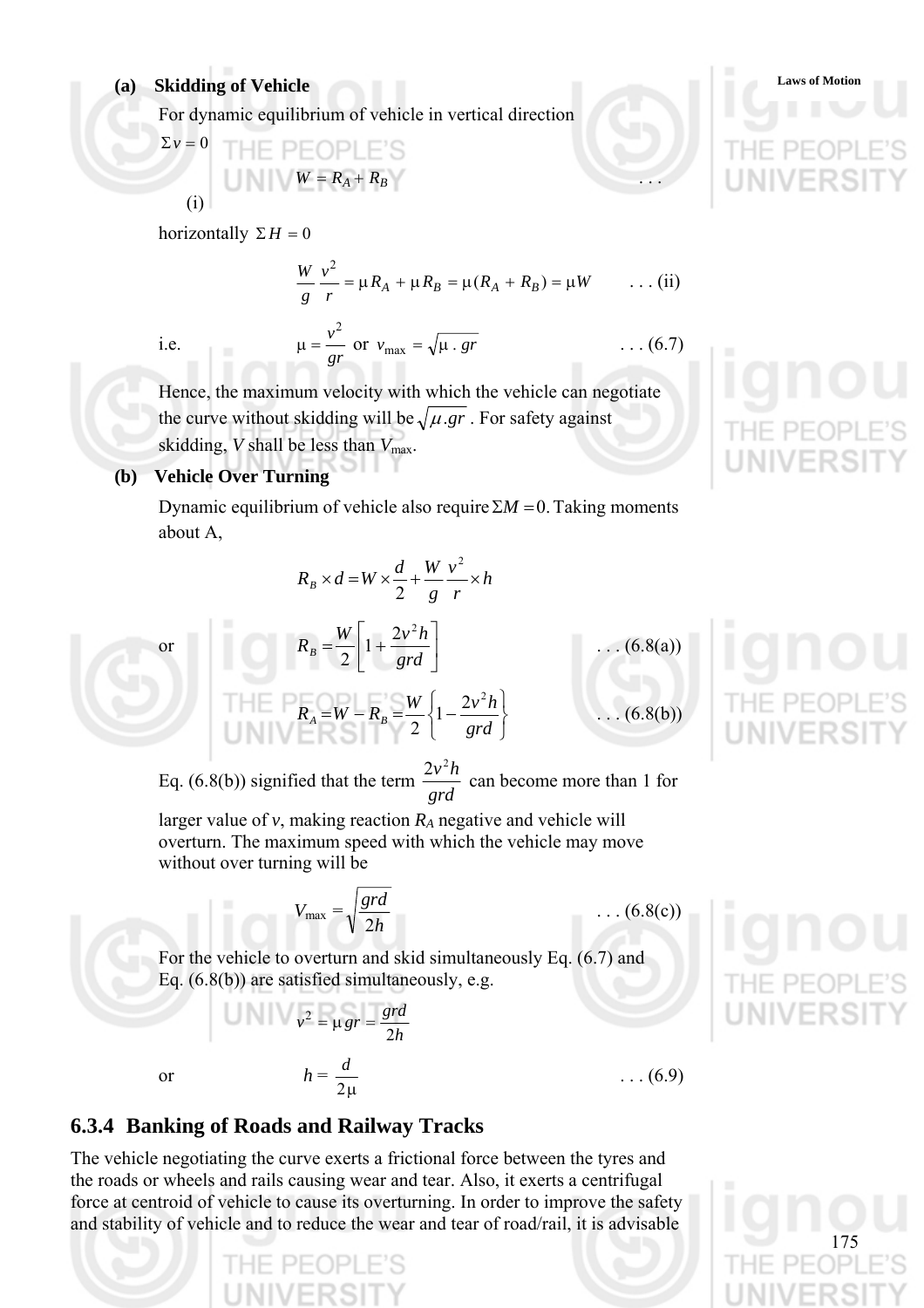### **Applied Mechanics**

to develop an external centripetal force This can be achieved by providing inclined track surface sloping towards its centre of curvature. This ensures inclined reactive forces with components in centripetal direction as against centrifugal forces produced by angular speed of vehicle. This raising of external portion of track with respect to its inner portion is termed banking or super elevation. The design of banking or super elevation of a curved track can be achieved considering following parameters

### **(a) Angle of Super Elevation, "**β**"**

Let the angle of super elevation of track be  $\beta$  as shown in Figure 6.4. In ideal condition, β shall be so selected that horizontal component of normal reactions,  $R_A$  and  $R_B$ , should be equal and opposite to centrifugal force,

*r v g*  $W v^2$ , and their vertical component should be equal to vehicle weight, *W*.

Hence PLE 
$$
(R_A + R_B) \cos \beta = W
$$
  
and  $(R_A + R_B) \sin \beta = \frac{W}{g} \frac{v^2}{r}$ ...(b)

From above equations, we get

or  $\tan \beta = \left| \frac{V}{\alpha r} \right|$ 

$$
\frac{(R_A + R_B)\sin \beta}{(R_A + R_B)\cos \beta} = \frac{W}{g} \frac{v^2}{r} \times \frac{1}{W}
$$
 ... (6.10(a))



176

⎦ ⎣ *gr* Hence, for negotiating a curve of radius *r* with velocity *v*, the ideal angle of super elevation shall be  $\beta$  as given by Eq. (6.10(b)). Conversely, on a track with super elevation of β, the corresponding velocity of vehicle could be

$$
\sqrt{gr \tan \beta}
$$

 $\left|\frac{v^2}{\sqrt{u}}\right|$ 

*v* 2

 $\mathsf{L}$ 

 $f(x) = (6.10(c))$ 

 $(6.10(b))$ 





### **(b) Maximum Velocity**

To avoid the skidding of vehicle on a super elevated track, the equations of motion can be derived as follows. For dynamic equilibrium, resolve all forces acting on vehicle along the inclined surface and normal to the inclined surface.

$$
W \sin \beta + F_A + F_B = \frac{W}{g} \frac{v^2}{r} \cos \beta
$$
 (along surface) ... (c)  
THE PEOPLE'S  
THE PEOPLE'S  
THE PEOPLE'S  
INIVEDSITY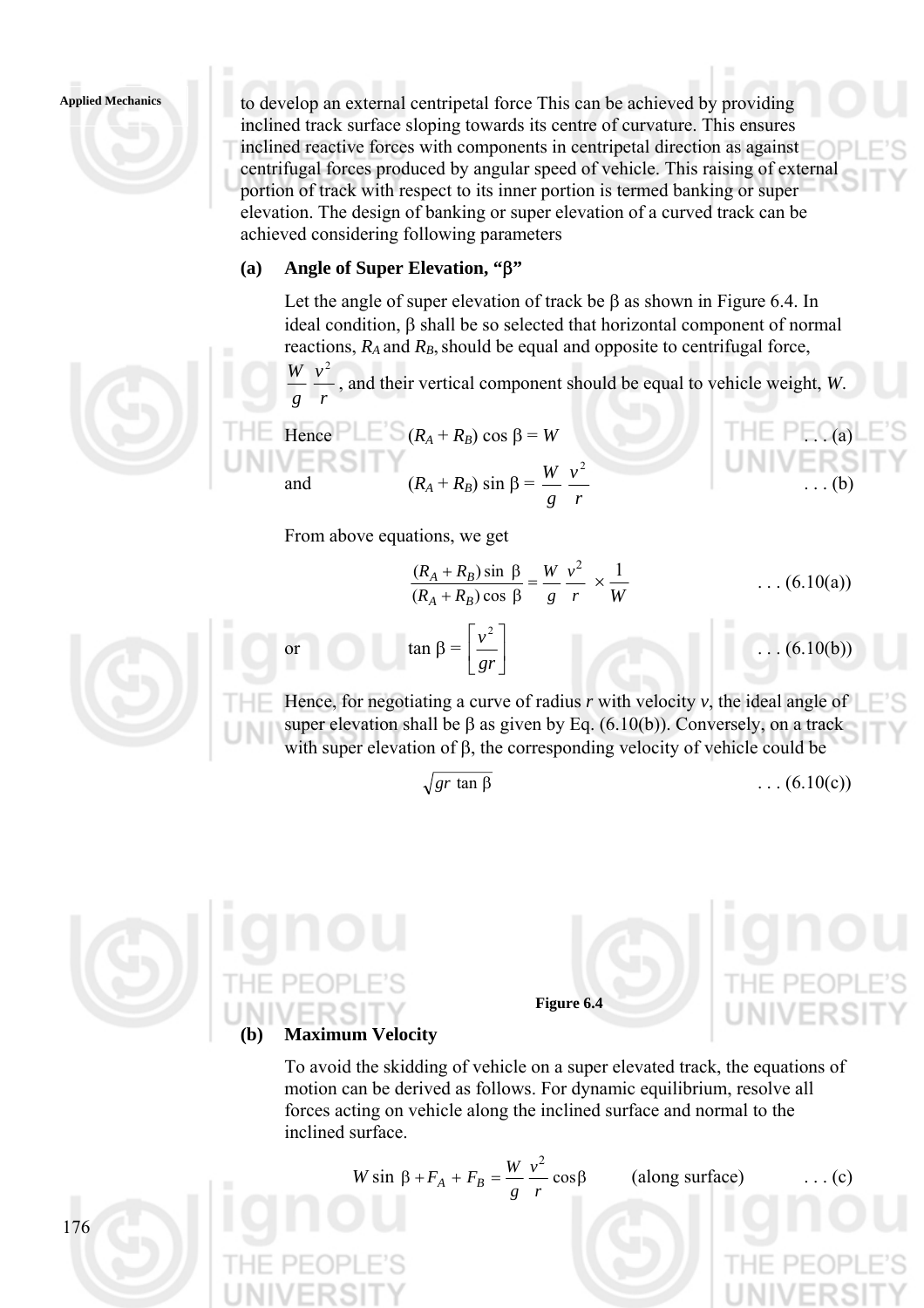$$
R_A + R_B = \frac{W}{g} \frac{v^2}{r} \sin \beta + W \cos \beta \qquad \text{(normal to surface)}
$$
\nWe know that  $F_A + F_B = \mu (R_A + R_B) = \mu \left( \frac{W}{g} \frac{v^2}{r} \sin \beta + W \cos \beta \right)$  ... (d)

\nHence  $W \left\{ \sin \beta + \mu \cos \beta + \frac{\mu v^2}{gr} \sin \beta \right\} = \frac{\mu W v^2}{gr} \cos \beta$  (from Eq. (c)).

\nor  $\tan \beta + \mu (1 + \frac{v^2}{gr} \tan \beta) = \frac{\mu v^2}{gr}$  ... (f)

\nIf  $\phi$  is angle of friction between tyre and track, then  $\tan \phi = \mu$ . The Eq. (f)

\ncan be written as

$$
\tan \beta + \tan \phi + \frac{v^2}{gr} \tan \beta \tan \phi = \frac{v^2}{gr} \tan \phi
$$
  
or 
$$
\frac{v^2}{gr} = \frac{\tan \beta + \tan \phi}{1 - \tan \beta \tan \phi} = \tan (\beta + \phi) \quad ...(6.11)
$$

Hence to avoid skidding

$$
V_{\text{max}} = \sqrt{gr \tan(\beta + \phi)}
$$

### (c) **Maximum Speed to avoid Overturning on a Super Elevated Track**

As observed in analysing the maximum vehicle speed on a curved plane track, it can be said that to avoid overturning the normal reaction  $R_A$  shall always be positive. It could be zero in critical case.

Let us identify the forces acting on a vehicle on a super elevated track as shown in Figure 6.5.  $\Box$ 

 $\ldots$  (6.11(b))

177

# **Figure 6.5**



In critical case,  $N_A = 0$ , the total reaction at  $\beta_1$  will be the combination of tangential frictional force,  $F_B$ , and normal reaction,  $N_B$ , inclined at an angle of φ with normal. For centroid of vehicle *G* to be in equilibrium the reaction

*R<sub>B</sub>*, weight, *W*, and centrifugal force, *r v g*  $\frac{W}{\cdot} \frac{v^2}{\cdot}$ , meeting at *G* shall be in

equilibrium as represented by triangle of force *abc* in Figure 6.5(b). Hence, we get

> $\tan (\beta + φ) =$ *gr v Wr v g W*  $v^2$  1  $v^2$

 $\ldots$  (6.12(a))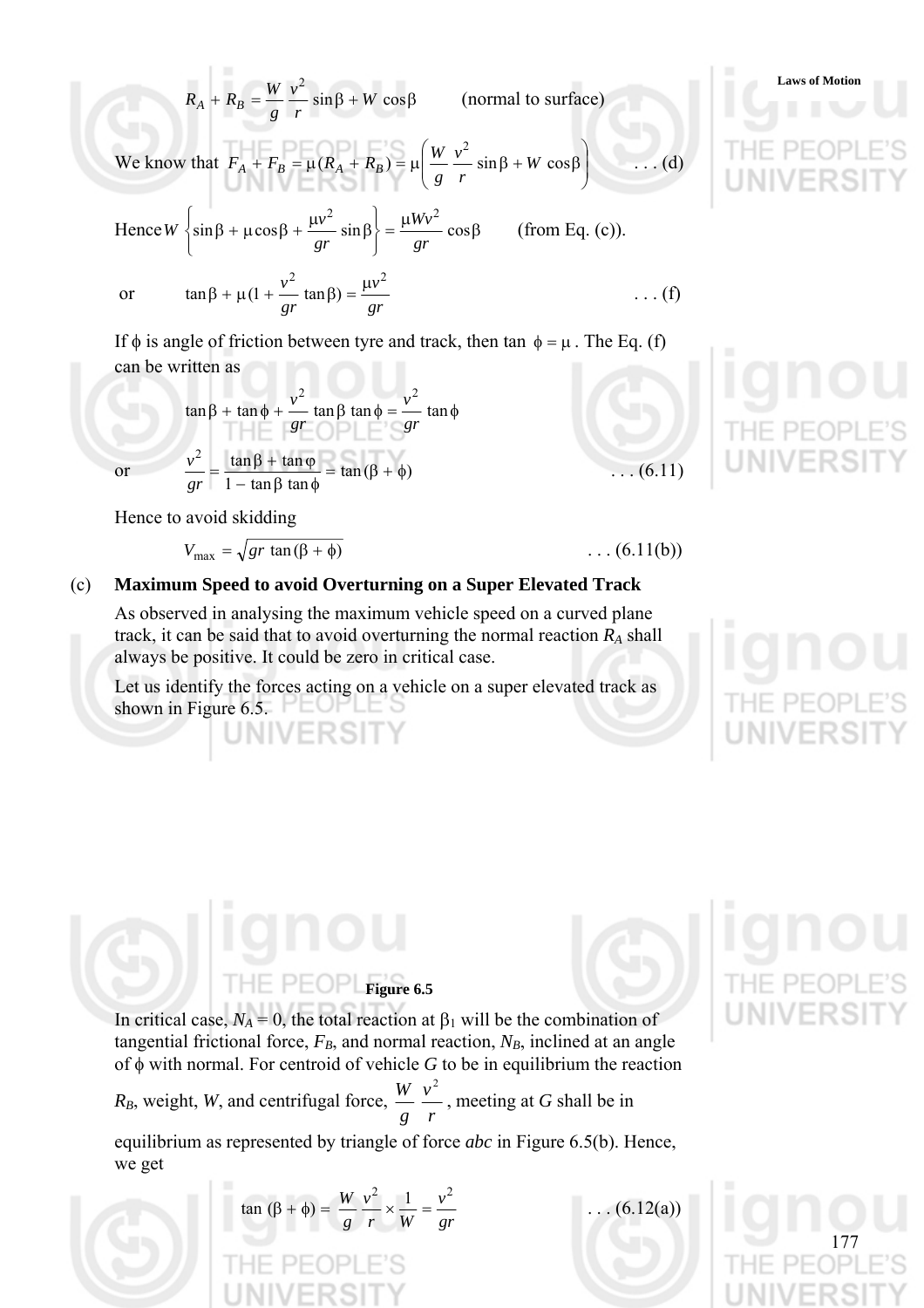**Applied Mechanics** or or  $v = \sqrt{gr \tan (\beta + \phi)}$  (6.12(b))

For reaction  $R_B$  to pass through point G in Figure 6.5(a), we have

UNIV

$$
\text{MIVE} \quad \text{S} \quad \text{tan} \quad \phi = \frac{d}{2} \times \frac{1}{h} = \frac{d}{2h}
$$

Substituting this value of tan  $\phi$  in Eq. 6.12(a), we get

$$
v = \sqrt{\left\{gr \frac{\tan \beta + \tan \phi}{1 - \tan \beta \tan \phi}\right\}}
$$

$$
v = \sqrt{\left\{gr \frac{\tan \beta + \frac{d}{2h}}{1 - \frac{d}{2h} \tan \beta}\right\}}
$$
(6.12(c))



or

- A truck with total weight of 200 kN (with two axles and four wheels) is travelling with a speed of 72 kmph on a plane flat curved road of radius 200 m. The wheel distance of an axle is 1.6 m. The centroid of truck is at a height of 1.5 m above ground along the axis of truck. Assuming the truck load is equally distributed on two axles and  $g = 10$  m/sec<sup>2</sup>, obtain the
	- (i) vertical pressure on each wheel.
	- (ii) maximum speed at which the vehicle can negotiate the curve without over turning.
	- (iii) maximum coefficient of friction between tyre and road surface to avoid skidding.

(iv) angle of super elevation required so that the truck can travel on this curve without frictional support.

### **Solution**

Load of truck on each axle = 2  $\frac{200}{2} = 100 \text{ kN}$ 

Speed of truck = 72 km/h =  $\frac{72 \times 1000}{60 \times 60}$ ×  $\frac{\times 1000}{\text{s}} = 20 \text{ m/s}$  ...  $\overline{a}$ 



| Centrifugal force acting on truck = $F_{cf} = \frac{W}{g} \frac{v^2}{2} = \frac{200}{10} \times \frac{20^2}{200} = 40 \text{ kN} \dots (ii)$ |
|----------------------------------------------------------------------------------------------------------------------------------------------|
| Let the reactions on the outer wheels be $R_0$ and on inner wheels be $N_I$<br>(Figure 6.6). Taking moments about $i$ ,                      |

$$
40 \times 1.5 + 200 \times 0.8 = R'_0 \times 1.6
$$

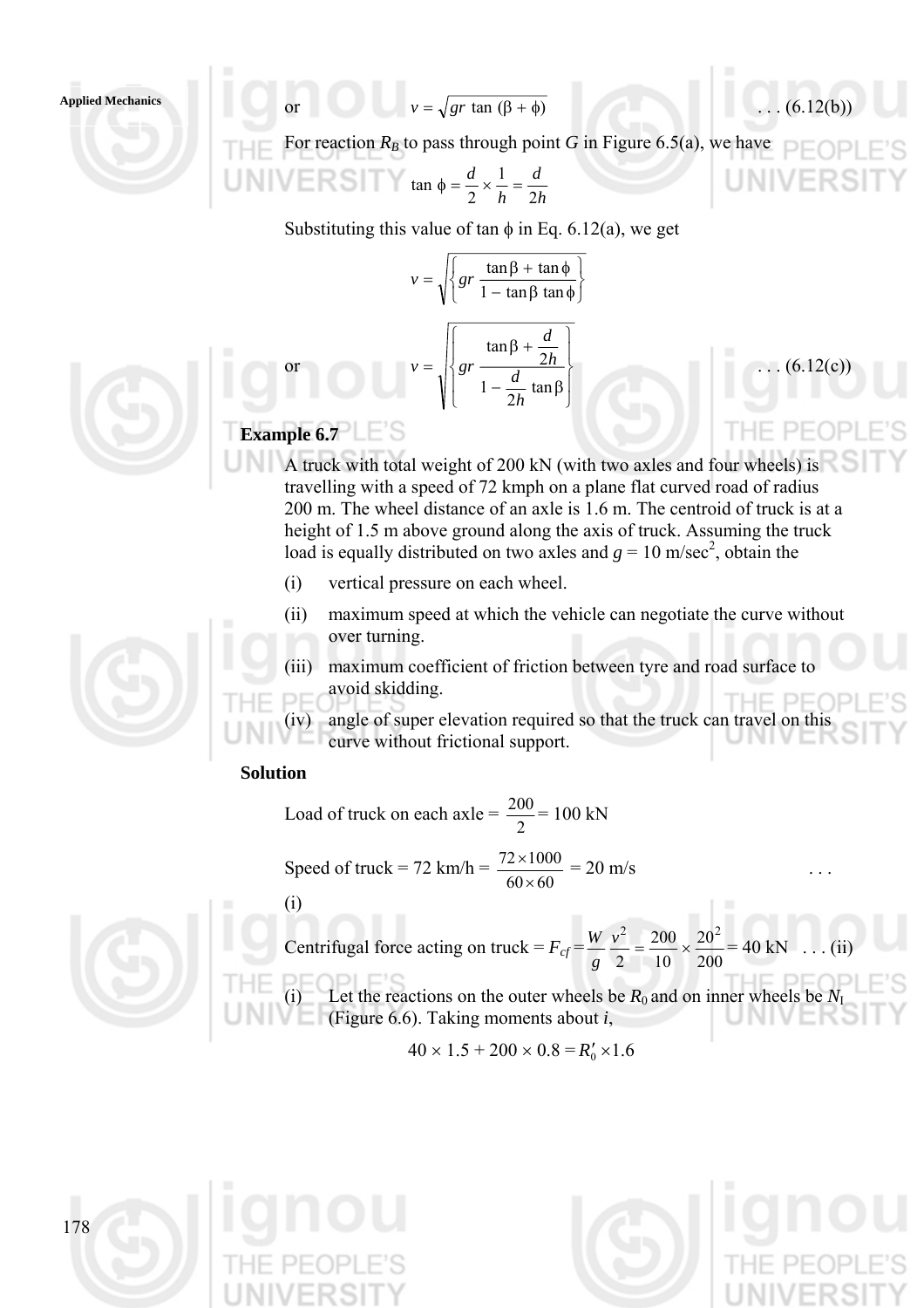

### **SAQ 3**

A horizontal bar AB 1.6 m long is rotating about the vertical axis through end A, in an interval of 10 seconds it accelerates uniformly from 1200 to 1800 rpm. Compute the initial and final linear velocities. Also compute the tangential and normal components of acceleration of the mid-point of bar after 8 seconds from start.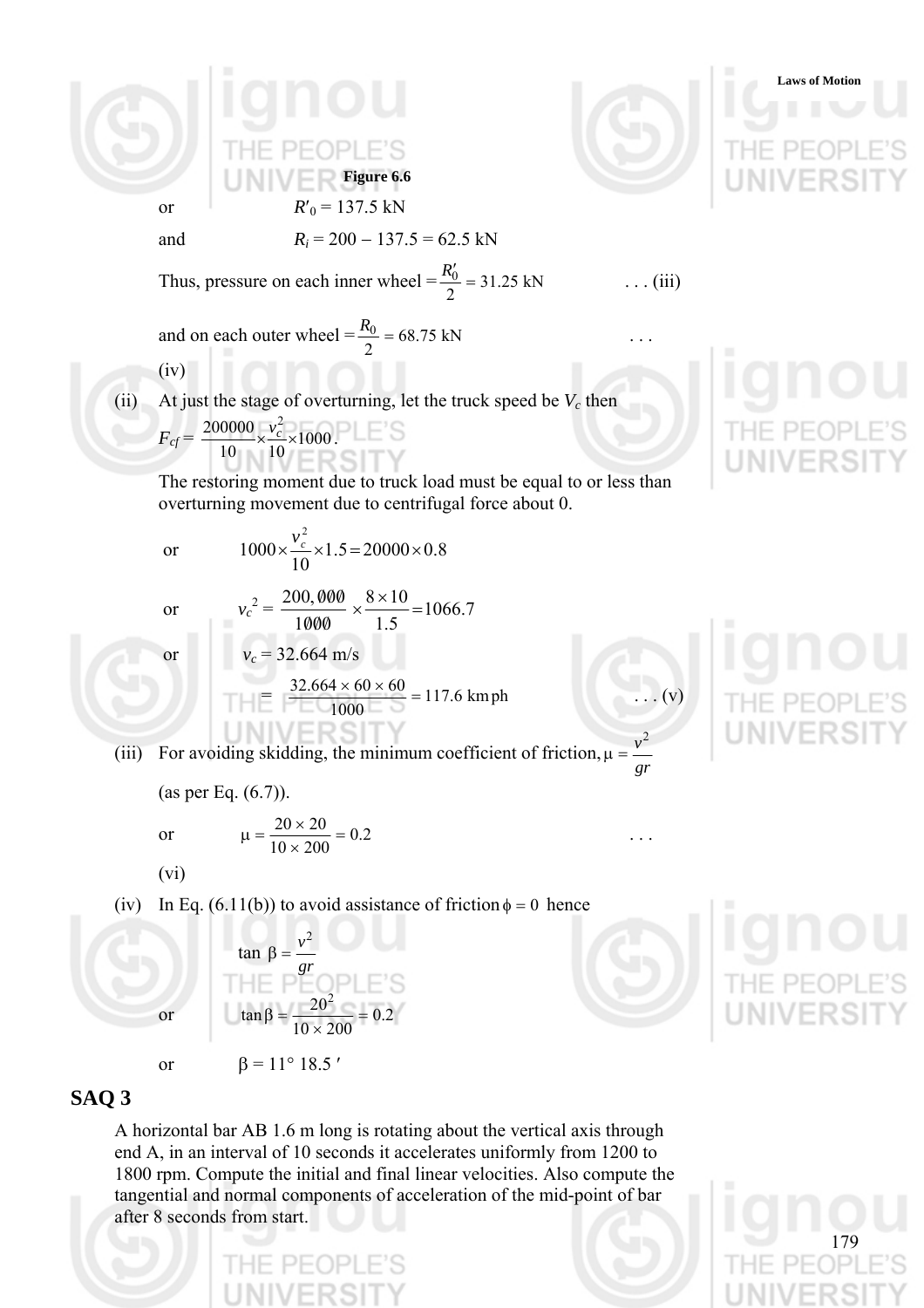





### **SAQ 4**



A locomotive weighing 600 kN is negotiating a curve of 300 meter radius at a speed of 100 kmph. Calculate the radial pressure and radial acceleration between wheel and rails. If the wheel base is 1.2 m, find the vertical height at which the outer rail is to be raised above the inner wheel so that the radial pressure is zero at this speed? Also calculate the vertical pressures upon each rail (i) when the track is flat, and (ii) when super elevation is provided as above. Assume  $g = 10$  m/sec<sup>2</sup>. Engine has four wheels on two axles, and centroid of locomotive is 1.8 m above the rails.



# **6.4 SIMPLE HARMONIC MOTION**

Many types of motion of a particle of a body are such that it acquires the same position and moves in the same direction with the same velocity after a certain fixed time interval, e.g. motion of a piston of the engine, vibration of spring or oscillations of a pendulum. Such motions are termed as periodic motion, and the above referred time interval is called period. Simple harmonic motion is a special case of this general periodic motion, when the body moves in a straight line, its acceleration is always in a direction towards a central fixed point and at any instant is proportional to the distance of the body at that instant from the referred fixed point. Hence the basic characteristics of a simple harmonic motion can be defined as

- (i) the fixed point of reference is situated on the path of motion,
- (ii) at any instant, the acceleration of the body is directed towards or away from this reference point along the path of motion, and
- (iii) the magnitude of acceleration at any instant is proportional to the distance of the body from the fixed point at that instant.

Let us consider the motion of a body as shown in Figure 6.7. The path of motion is *XX* ′ rectilinear and *O* is the fixed reference point.

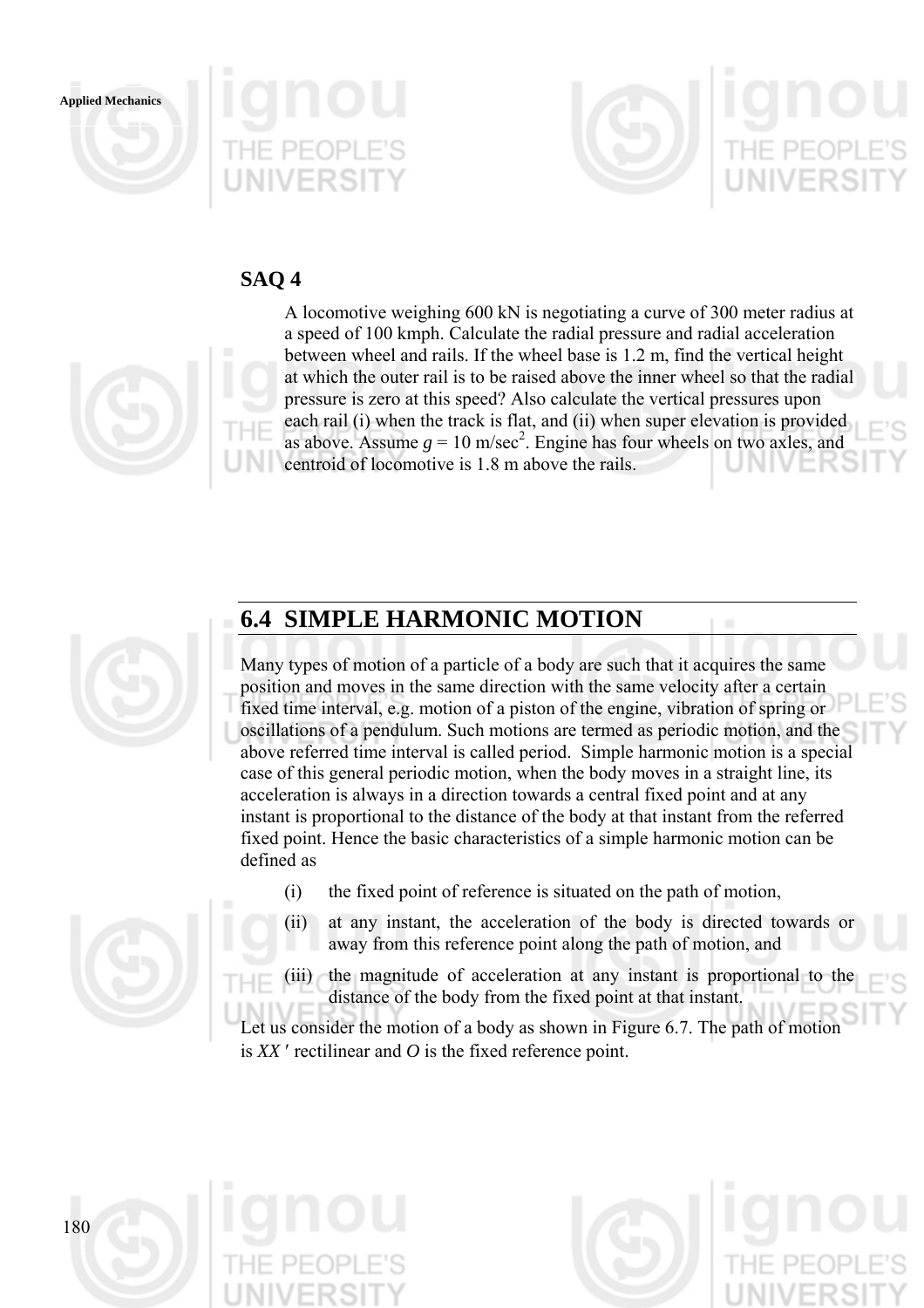# **Figure 6.7**

Body A is moving in a simple harmonic motion with extreme positions  $P$  and  $p<sup>1</sup>$ at a distance *r* from fixed point *O*. When the body is moving from *O* towards *P* and is at position A at any instant, it will have a retardation, i.e. negative acceleration towards *O* which is directly proportional to the distance  $OA (= x)$ . With increase in *x*, retardation goes on increasing till it reaches  $P(x = r)$  where velocity becomes zero and retardation maximum. As velocity is zero at *P*, the body is at rest. The distance  $P(r)$  is also known as amplitude.

Now the body starts moving towards *O* with decreasing acceleration to attain a value of zero at fixed point  $O(x=0)$ . The velocity is maximum at this point.

### **6.4.1 Important Terms**

### **Time Period**

THE PEOPLE'S When the body start from fixed position *O*, traverse the path OPOP'O such that the body is once again at *O* moving in the same direction OP and with same acceleration (*o*) with same velocity, it is said to have completed one oscillation. Time taken by the particle in completing one oscillation is called time period and is denoted by *T*.

Referring Figure 6.8, the motion of body A along rectilinear path XOX′can be treated as projection of point B moving on a circular path of radius



### **Figure 6.8**

and uniform angular velocity ω rad/sec. In one complete oscillation, the distance covered will be  $2 \pi$  rad. Then

### *T* = ω

 $\ldots$  (6.13(a))

### **Amplitude**

HE PEOPLE'S The distance of extreme position of body from fixed point  $(=OP)$  is called amplitude. It may be noted that fixed point O representing the mean position of the body during a simple harmonic motion.

### **Frequency**

The number of oscillations (also called vibrations or cycles) per second is called frequency. Thus if *f* is the frequency then



 $\ldots$  (6.13(b))



**Laws of Motion**



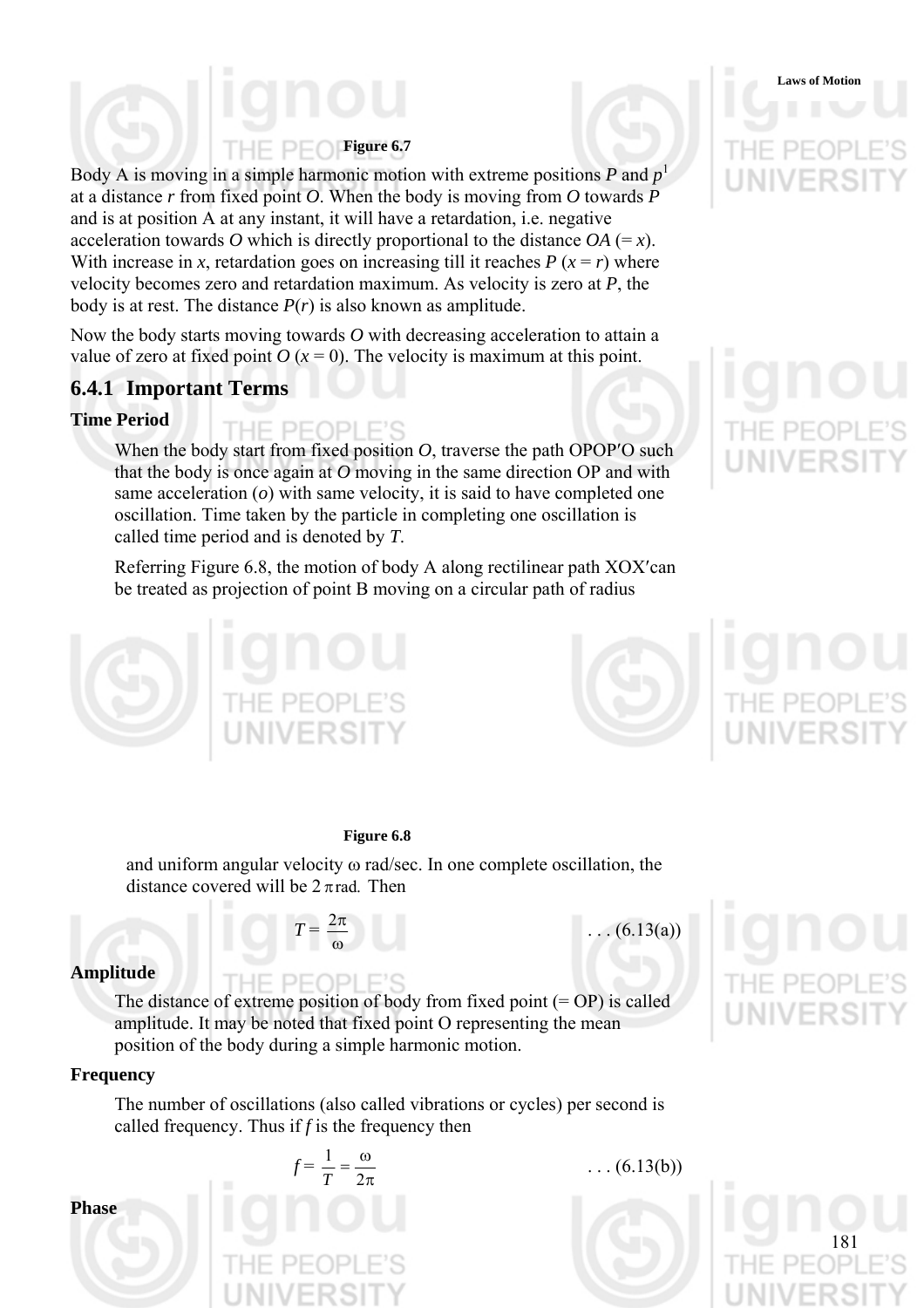### **Applied Mechanics**



### **6.4.2 Velocity and Acceleration**

Referring to Figure 6.8, the angular displacement of the body from position of rest (= 0) after a time internal, *t*, would be  $\omega t = \theta$ . The projectile of this on *x* axis will be  $OA (= x)$ .

where 
$$
x = r \sin \theta = r \sin \omega t
$$
. (6.14(a))

Let point B moves from  $B_t$  to  $B_{t+\delta t}$  in time *t* at an angular distance of

 $\theta + \delta \theta = \omega (t + \delta t).$ Then project  $dx = x + dx - x$  $= r \sin \omega (t + \delta t) - r \sin \omega t$  $= r \left[ (\sin \omega t \cos \omega \delta t + \cos \omega t \sin \omega \delta t) - \sin \omega t \right]$ if  $\delta t$  is chosen as a small interval of time then sin  $\omega \delta t = \omega \delta t$  and cos  $\omega \delta t = 1$ . This makes  $dx = r \left[\sin \omega t + \omega \delta t \cos \omega t - \sin \omega t\right] = r \omega \delta t \cos \omega t$ Hence, velocity of projection,  $v_x = \frac{\sigma x}{\sigma} = \omega r \cos \omega t$ *t*  $v_x = \frac{\delta x}{\delta t} = \omega r \cos \omega$  $=\frac{\delta x}{\delta} = \omega r \cos \omega t$  ... (6.14(b))  $= \omega_1 AB' = (r^2 - x^2) \omega$  . . . (6.14(c)) working similarly. Acceleration projection  $\alpha_x = \frac{\sigma v_x}{\sigma} = -\omega^2 r \sin \omega t$  $\alpha_x = \frac{\delta v_x}{\delta t} = -\omega^2 r \sin \omega$  $\alpha_x = \frac{\delta v_x}{\delta x} = -\omega^2 r \sin \omega t$  ... (6.15(a)) Negative sign indicates it is retardation when *x* is positive, hence  $\alpha_x = -\omega^2 r \sin \omega t = -\omega^2 x$  (6.15(b)) or  $\frac{\alpha_x}{\alpha} = -\omega^2 = (2\pi f)^2 (as \omega = 2\pi f)$ *x*  $\frac{\alpha_x}{\alpha} = -\omega^2 = (2\pi f)^2$  (as  $\omega = 2\pi$ or  $f =$ *x* α*x* 2π  $\frac{1}{\sqrt{2\pi}}\sqrt{\frac{\alpha_x}{\alpha_x}}$  ... (6.15(c)) *x*  $=\frac{1}{2} = 2\pi \sqrt{\frac{x}{2}}$  ... (6.15(d))



### **6.4.3 Graphical Representation of SHM**

*T*

*f*

and time period

The algebraic expressions developed for displacement  $(x)$ , velocity,  $v_x$ , and acceleration,  $\alpha_x$ , as developed above can be graphically represented as follows (Figure 6.9).

*x*

α

$$
x = r \sin \omega t
$$

$$
x_{\text{max}} = r
$$
 at  $\omega t = \frac{\pi}{2}$  and  $= -r$  at  $\omega t = \frac{3\pi}{2}$ 

 $x_{\text{min}} = \omega$  at  $\omega t = 0$ ,  $\pi$  and  $2\pi$ 

$$
V_x = \omega r \cos \omega t
$$





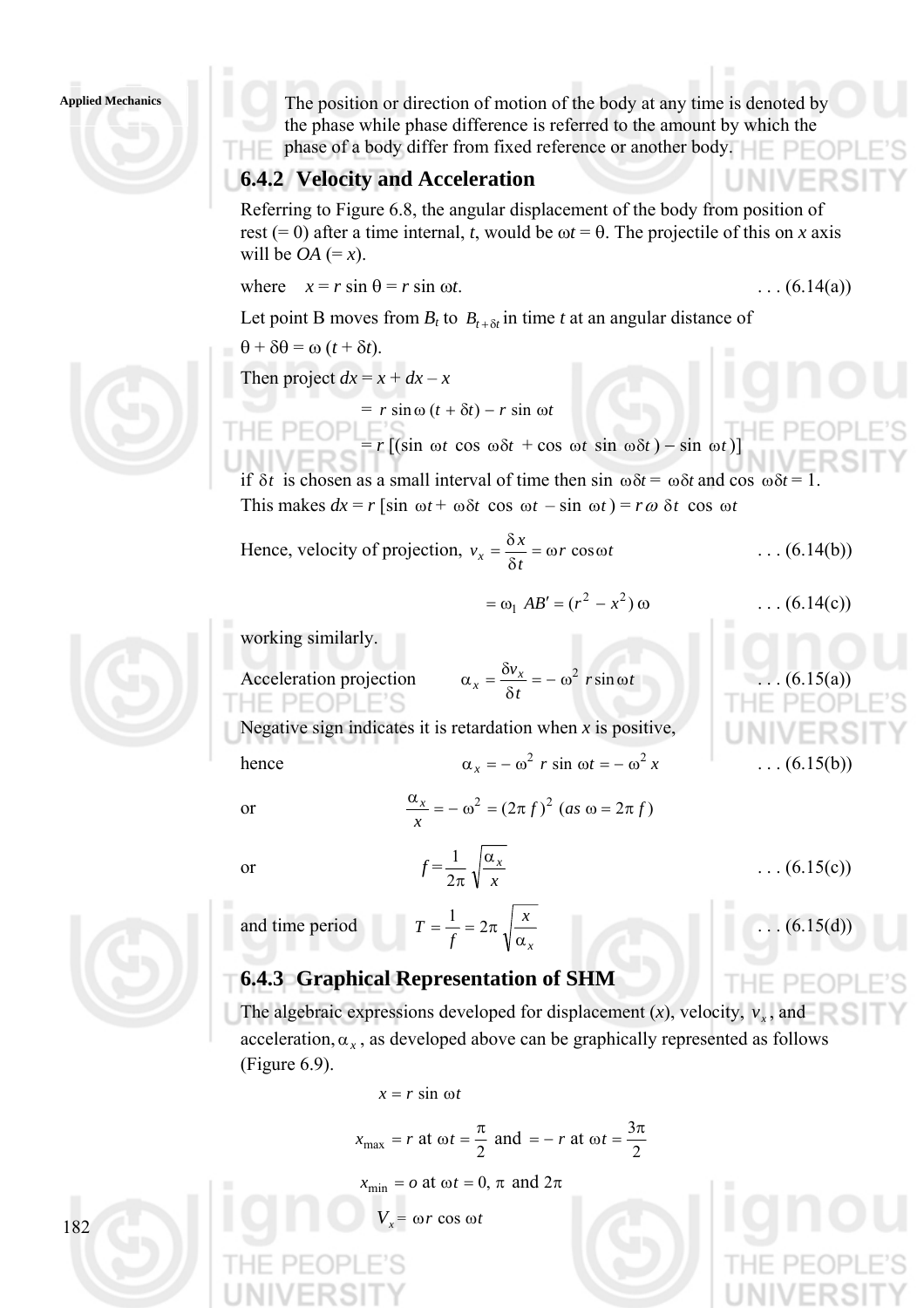

### **Example 6.7**

The piston of an engine with stroke of 1.0 m is assumed to be executing a simple harmonic motion. The crank rotates at 600 rpm. Find velocity and acceleration of the piston when it is at a distance of 0.3 m from its centre.

### **Solution**

Angular velocity of crank =  $\omega = \frac{2\pi \times 600}{60} = 20\pi$ 60  $2\pi\times 600$ 

Radius of crank circle  $= \frac{340 \text{ k}}{1.00 \text{ k}} = 0.5 \text{ m}$ 2  $\frac{\text{Stroke}}{\text{Im } \theta} =$ 

Then velocity at a distance of 0.3 m from centre would be

$$
v = \omega \sqrt{(r^2 - x^2)} = 20\pi \sqrt{0.5^2 - 0.3^2} = 8\pi \text{ m/s}
$$
 ... (a)

$$
\alpha_x = -\omega^2 \, x = -(20\,\pi)^2 \times 0.3 = -120\,\pi^2 \, \text{m/s}^2 \tag{b}
$$

### **SAQ 5**

A pump plunger weighing 300 N is driven by a crank of uniform velocity of 150 rpm. The crank length is 300 mm. Find

(a) velocity and acceleration of plunger when it is at mid point.

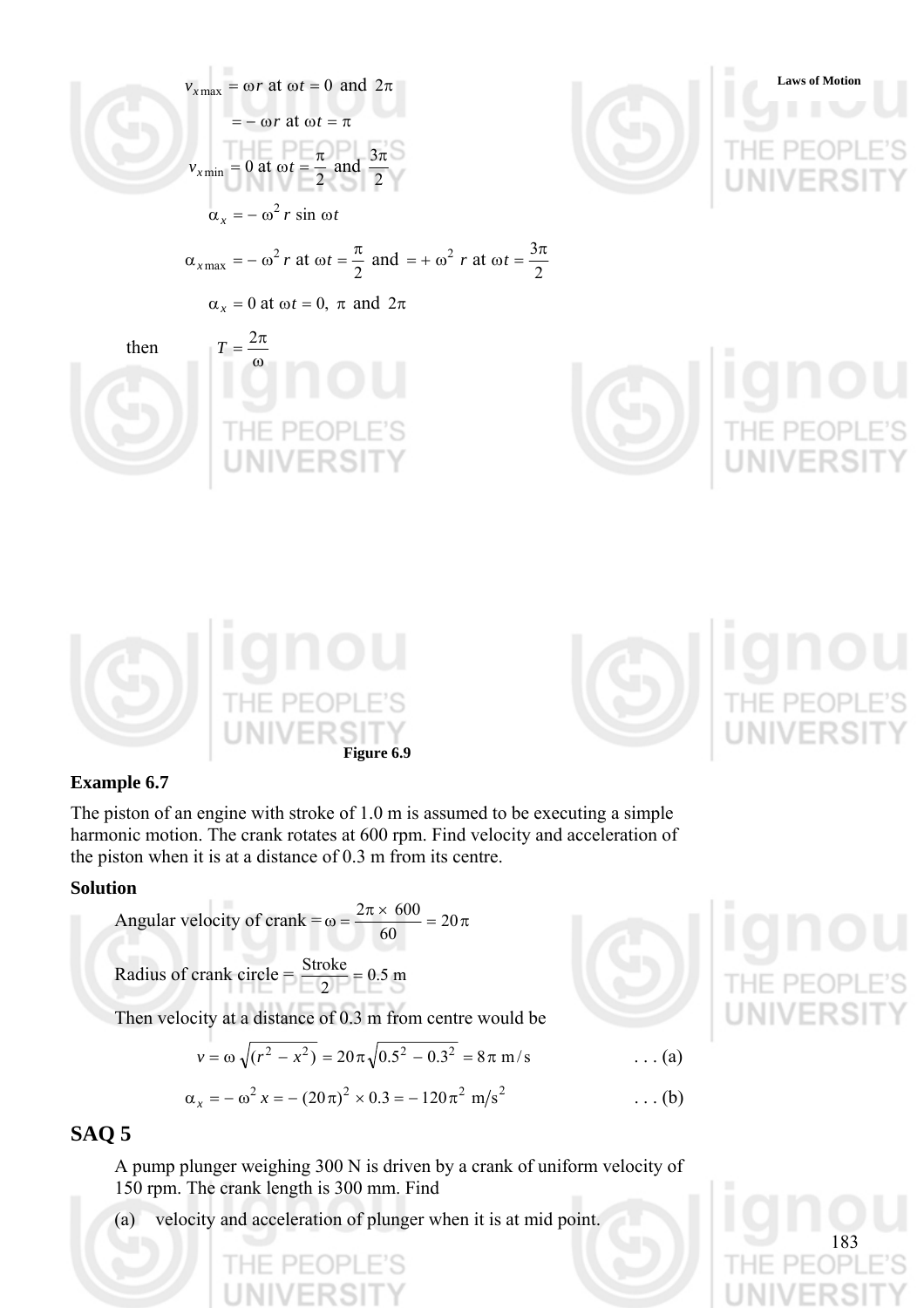

**Applied Mechanics** (b) maximum velocity and maximum acceleration of plunger and the max accelerating force.

> (c) the periodic time. Assume  $g = 10$  m/sec<sup>2</sup>.

# **6.5 WORK, POWER AND ENERGY**

### **6.5.1 Work**



According to Newton's second law of motion, a force when applied on a body displaces or tends to displace the body from its position of rest or of uniform motion. However, this force can be considered to have performed some work only and only when it moves the body. If the body does not get displaced no work is assumed to be performed however large the magnitude of the force might be. In other words, the work is performed only when the force accomplishes some displacement of body in the direction of application of the force.

Work performed is denoted by the product of the magnitude of force  $(= P)$  and the displacement in the direction of the force (*d*) (i.e.,  $W = P \times d$ ).

Let a force of magnitude, P, is acting on a body is resting on a frictionless surface (Figure 6.10) to cause its displacement  $(x)$  from position *A* to  $A_1$  and let the force be inclined at an angle  $\alpha$  with the direction of displacement force *P* is resolved in to components *p* cos  $\alpha$  along the direction of movement and *p* sin  $\alpha$  normal to it.



PEOPLE

### **Figure 6.10**

Then work done by force *P* in moving the body will be sum of the work done by its components along their respective directions. Thus

$$
W = P \cdot d = P \cos \alpha \times x + P \sin x \cdot 0 = P x \cos \alpha \quad \dots (6.16)
$$

'HE PEOPI

It may be noted that only the components of the force system in the direction of displacement does perform the work.

Since  $W = P$ . *d*, the unit of work done will be unit of force unit of distance.

In SI units, the unit of force is N while that of distance is meters (m) hence unit of work would be Nm. It is defined as the amount of work done by the force of magnitude 1 N in moving a body by a distance of 1m in its direction. This is also called Joule. Thus

1 Joule =  $1$  Nm

### **Gradually Applied Load and Sustained Load**

Difference should be made between a sustained load and a gradually applied loads in computing the work done by it. Let us take the example of a beam AB (Figure 6.11(a)) supported at ends AB and assume a load is

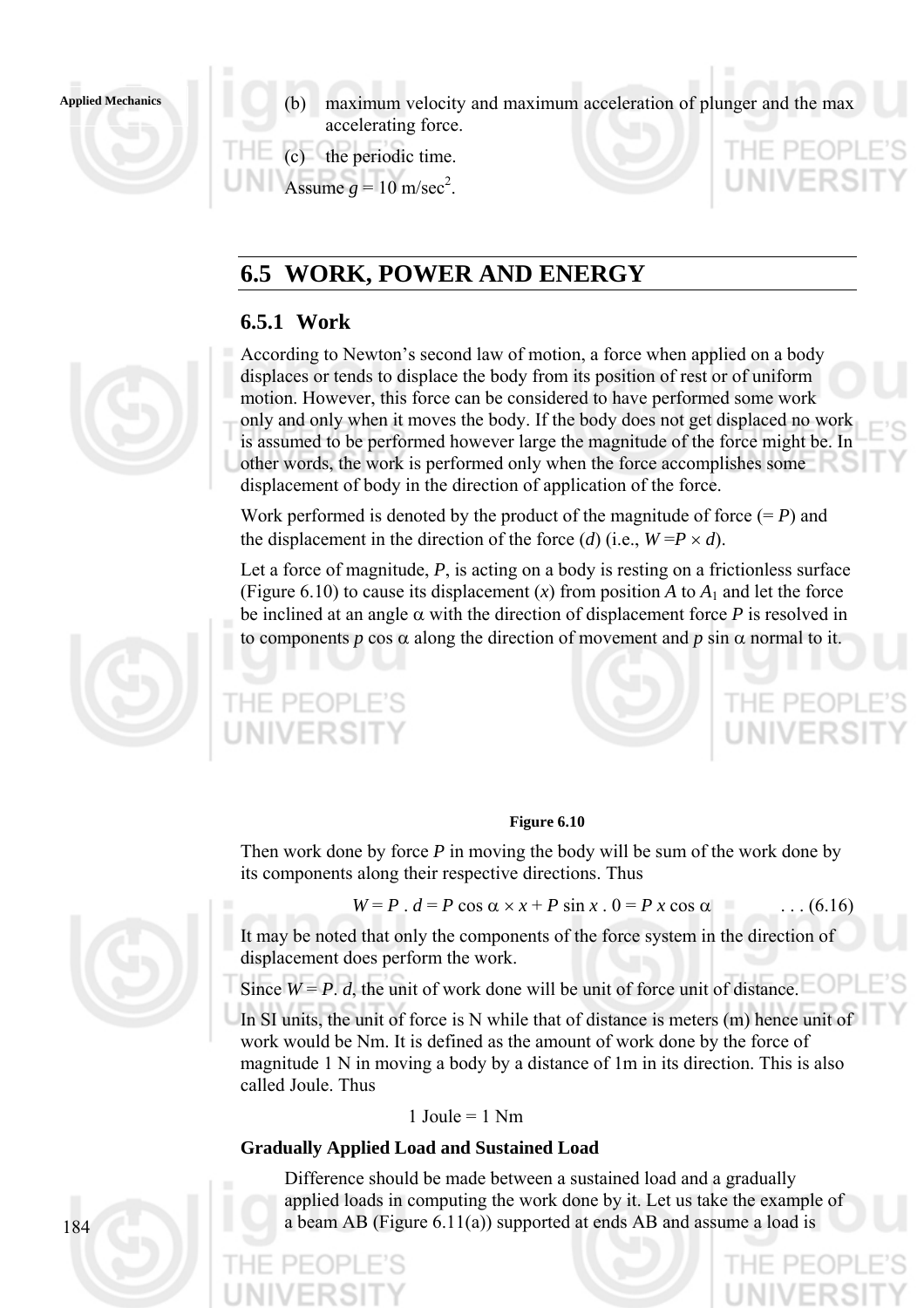applied gradually at point 1 to produce a displacement of  $\delta_{11}$  at point 1. Laws of Motion When the load is starting to be applied at 1 the displacement at point 1 is zero. As the magnitude is gradually increased from zero to full value  $P_1$  is displacement of 1 gradually becomes  $\delta_{11}$ , while that at another point 2 will be  $\delta_{21}$ . The average load applied during this process is  $P_{av} \frac{0+P_1}{2} = \frac{P_1}{2}$ 

(Figure 6.11(b)) and work done by this force will be  $\frac{r_1}{2} \delta_{11}$ 2  $\frac{P_1}{2}$   $\delta_{11}$  while at point 2

it will be zero (i.e.  $O \times \delta_{21}$ ). Now, let us gradually apply a load at point 2 developing from zero to  $P_2$ . The displacements produced would be  $\delta_{12}$  at 1 and  $\delta_{22}$  at point 2. If the load  $P_1$  at 1 is continued to be sustained on beam.

The work done will be  $P_1 \times \delta_{21}$  at 1 and  $\frac{p_2}{2} \times \delta_{22}$  at 2 producing a total

work  $W = p_1 \delta_{21} + \frac{r_2}{2} \delta_{22}$  $W = p_1 \delta_{21} + \frac{P_2}{2} \delta_{22}$ .

This concept can also be explained with the help of graphic representation of work as shown in Figures 6.11(a) and (b). When the load is suddenly applied, the average load is not  $\frac{p}{2}$  but full value *P* and the work done will be *P*δ (Figure 6.11(c)).







The rate of doing work by a force is defined as power. If a force of magnitude *P* causes a displacement in a body *d* in *t* units of time. The work done would be *W*, where  $W = P \times d$  and Power would be

$$
\frac{W}{t} = \frac{P \times d}{t} = P \times v \tag{6.17}
$$

Hence, Power can also be defined as force  $\times$  velocity (since  $\frac{u}{v} = v$ *t*  $\frac{d}{dx} = v$ ). The power is

measured in S1 units as watts where one watt is the work done by 1 N force is causing a displacement of 1m in one sec (1 N m/s). In practical cases, this unit of power (watt) is too small hence the unit employed is kilo watt where 1 kilo watt



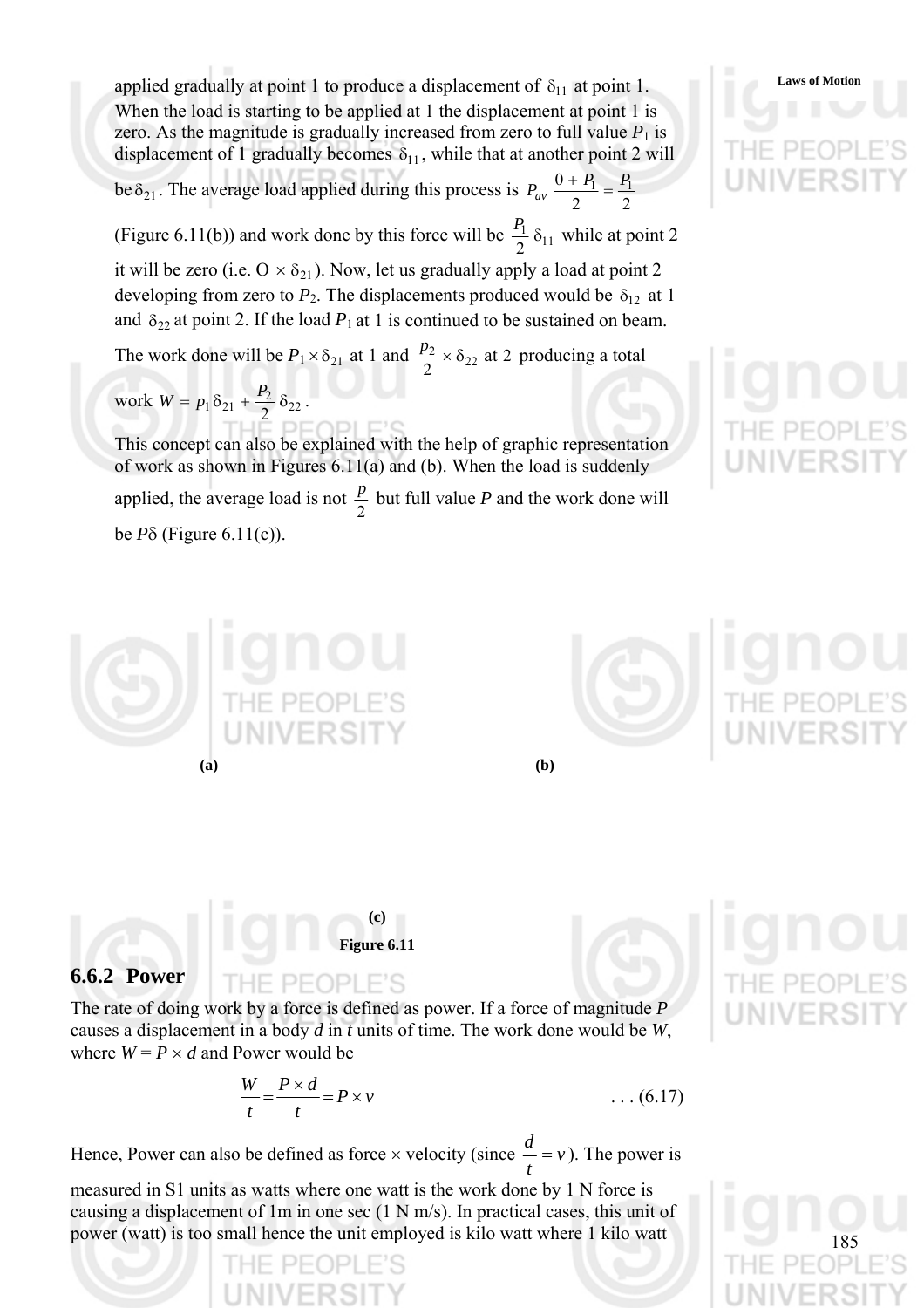### **Applied Mechanics**









 $(1 \text{ kW} = 1000 \text{ watts})$ . In Engineering systems, normally we use MKS system, i.e. kgf, meter and sec units. Hence the unit of power would be the work done per second by a force of magnitude 1 kgf in causing a displacement of 1 m. The engineering unit of power generally would be horse power (hp) where 1 hp = 75 m kg f/s or 4500 m kg f/min.

In many engineering problems, we use mechanical appliance like engine or motors etc. Hence we need to define power more explicitly. Two terms, e.g. indicated power (IP) and brake power (BP) are frequently used.

Indicated power is IP or IHP (if power unit used is horse power) is the power developed in the cylinder of the engine or input power of a motor. This represents the rate at which work can be performed at piston or at which power is externally supplied to a motor.

Brake power, i.e. BP or BHP (if unit is horse power) is the power supplied by the engine at pulley or shaft of the engine. It is termed brake power as it is measured by means of a brake drum.

It can be easily observed that BP will always be less than IP as some work will always be lost due to frictional forces in the mechanical system. Hence the mechanical efficiency of a machine can be defined as

Efficiency, 
$$
\eta = \frac{BP}{IP} \times 100
$$
 percent

which will always be less than 100%.

The effort lost due to these frictional forces can be said to be work lost in friction or friction power (FP) and is representative of the efficiency of the mechanical system. Efforts are made to minimize the frictional losses of power to improve the efficiency of the system.

# **6.6.3 Energy**

When an actual effort is applied in causing a displacement in a mechanical system, work is considered to be performed while the rate of doing this work is termed as power. The mechanical system under consideration may be capable of doing more work than actually performed in a particular case. The capacity of work performance, i.e. the maximum work which can be performed by the system is defined as the energy of the system.

- There can be several forms of energy viz. mechanical, electrical, thermal, chemical or nuclear etc. The form of energy can be transformed from one form to another. It can be observed that energy can neither be created nor destroyed. It can only change its form. This concept is known as law of conservation of energy. In formal form, this law can be stated as follows.
- The total amount of energy of the universe (or any system) is constant. It can neither be created nor destroyed although it changes its form.

In mechanics, the form of energy with which we are most concerned is mechanical energy. It can exist in a body either by virtue of its position or configuration (termed Potential energy (PE) or by virtue of its motion (termed kinetic energy) KE).

To explain the concept of potential energy and kinetic energy, let us consider a body of mass *m* raised through a height "*h*" above ground level, the work done on the body will be force  $\times$  distance =  $mg \times h$ . This will be stored in the body in the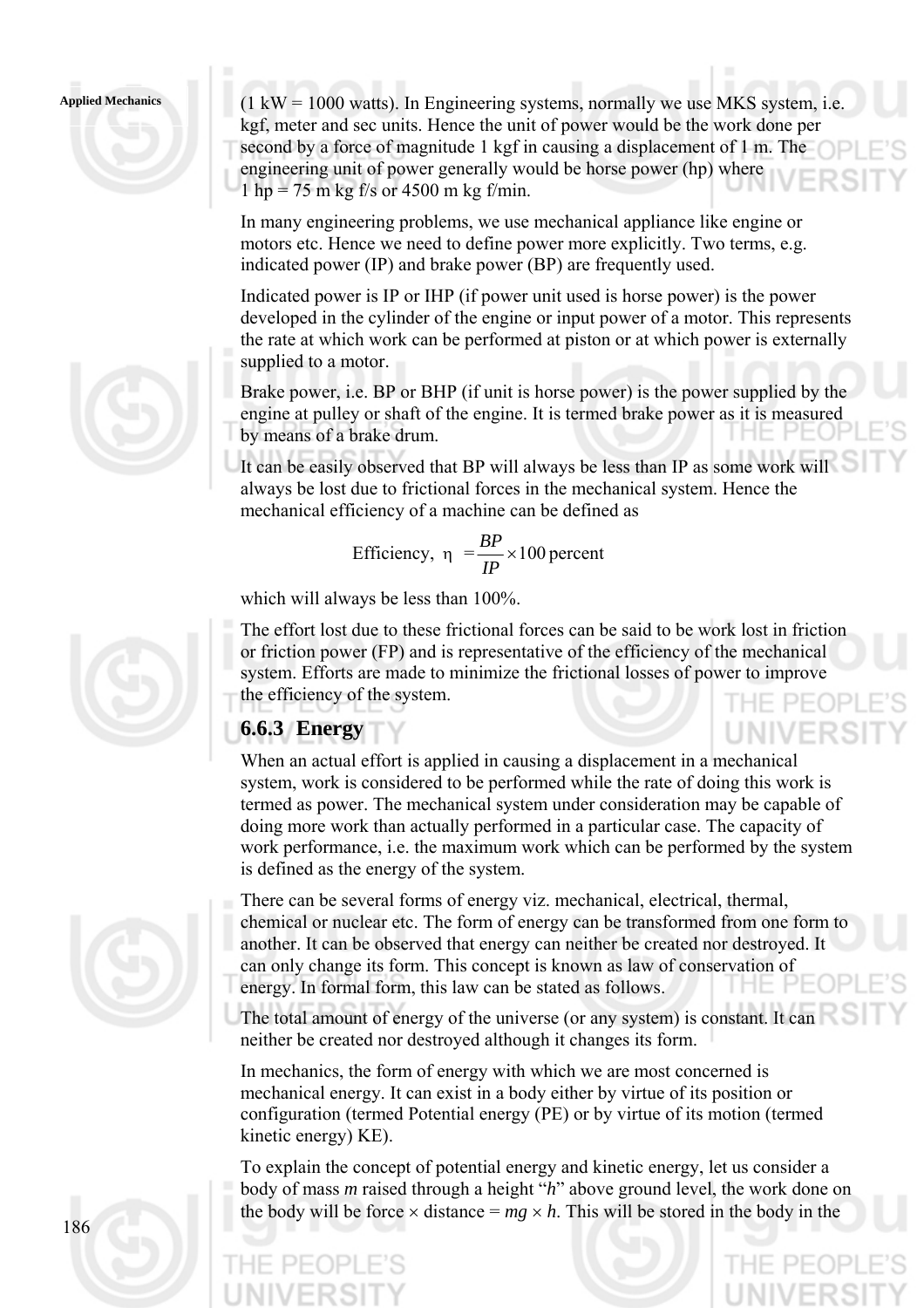form of potential energy. Thus the Potential Energy of the body due to its position **Laws** of Motion at *h* above the ground is

$$
PE = mgh
$$

Now, let the body to fall to ground under its own weight. At time  $t = 0$ , the initial velocity of body  $u = 0$  and is moving with a constant acceleration  $\alpha$ , where  $\alpha = g$ i.e. acceleration due to gravity. Let it attain a velocity, *v*, when it touches the ground, i.e. it travels through a distance *h*, then

$$
v^2 = u^2 + 2gh
$$
 or  $v = \sqrt{2gh}$  ... (i)

 $gh = \frac{v^2}{2}$  ... (ii)

or

The work done by the body during this process will be force  $\times$  distance

Substituting *gh* from Eq. (ii) into Eq. (i), we get

Work done by body virtue of its motion, i.e. the kinetic energy is KE

2 1

 $(iv)$ 

By principle of conservation of energy

where  $KE = \frac{1}{2}mv^2$ 

(i)

$$
KE = PE \text{ or } mgh = \frac{1}{2}mv^2
$$

Next let us consider any position of the body (say *c*) referred above as shown in Figure 6.12 and consider the energy

At A, *y* = 0, *v* = 0, *PE* = *mgh*, *KE* = 0

$$
y = 0, v = 0, PE = mgh, KE = 0
$$
  
TE = mgh + 0 = mgh

At C,

At B, *y* = *h*, *v*

$$
y = y, v2 = 0 + 2 gy, PE = mg (h - y)
$$
 ... (a)

$$
KE = \frac{1}{2}m \times v^2 = \frac{m}{2} \times 2gy = mgy
$$
 ... (b)

$$
TE = PE + KE = mg (h - y) + mgy = mgh
$$
 ... (ii)

$$
y = h, v2 = 2 gh, PE = mg (h-h) = 0
$$
  
\n
$$
KE = \frac{1}{2}mv^{2} = \frac{m}{2} \times 2gh = mgh
$$
 (iii)  
\n
$$
T + E = 2E
$$





$$
mv^2 \qquad \qquad \ldots
$$

 $\cdots$  (6.17)

i.e. 
$$
= mgh
$$
 (iii)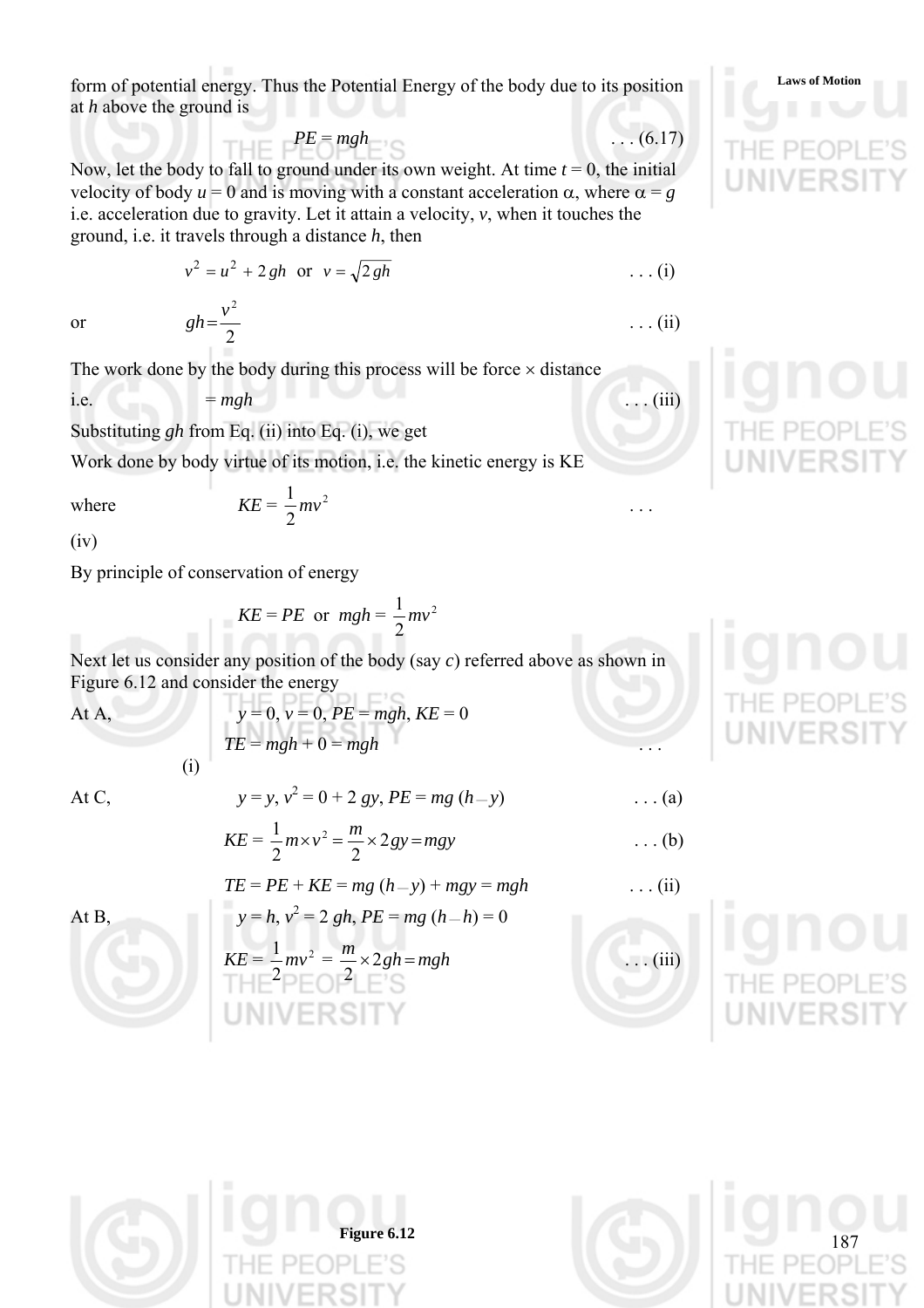

It can be clearly seen that total energy of the body at any position A, B or C is same (Eqs. (i), (ii) or (iii) =  $mgh$ ). *Verifying the principle of conservation of* energy which states that total energy remains constant while the form of energy changes from potential energy at A to part potential energy and part kinetic energy at C and ultimately to only kinetic energy at B.

### **Example 6.6**

To stretch a spring by 30 mm certain force is applied to it. Calculate the work done, if spring constant i.e. force required to stretch the spring by 1 mm is 60 N.

### **Solution**



Force required to cause 1 mm displacement is 60 N. Maximum force required for 30 mm =  $60 \times 30 = 1800$  N. Force is gradually applied, i.e. it grows from 0 to 1800 N.

 $\frac{0+1800}{1}$  =

THE PEOP **LINIVERS** 

Average force,  $P_{av} = \frac{0 + 1000}{2} = 900 \text{ N}$ Hence work done =  $900 \times 30 = 27{,}000$  Nmm = 27 Nm = 27 J.

### **Example 6.7**

**PEOPLE** 

A train with total weight of 1000 tonne is resting on an inclined track of 1 in 100 with tractive resistance of 5 N per kN. The train is pulled downwards by a locomotive with a constant pull of 5 tonnes. Assuming  $g = 10$  m/sec<sup>2</sup>, calculate the power developed by the locomotive, after it has travelled a distance of 1 km (Figure 6.13).





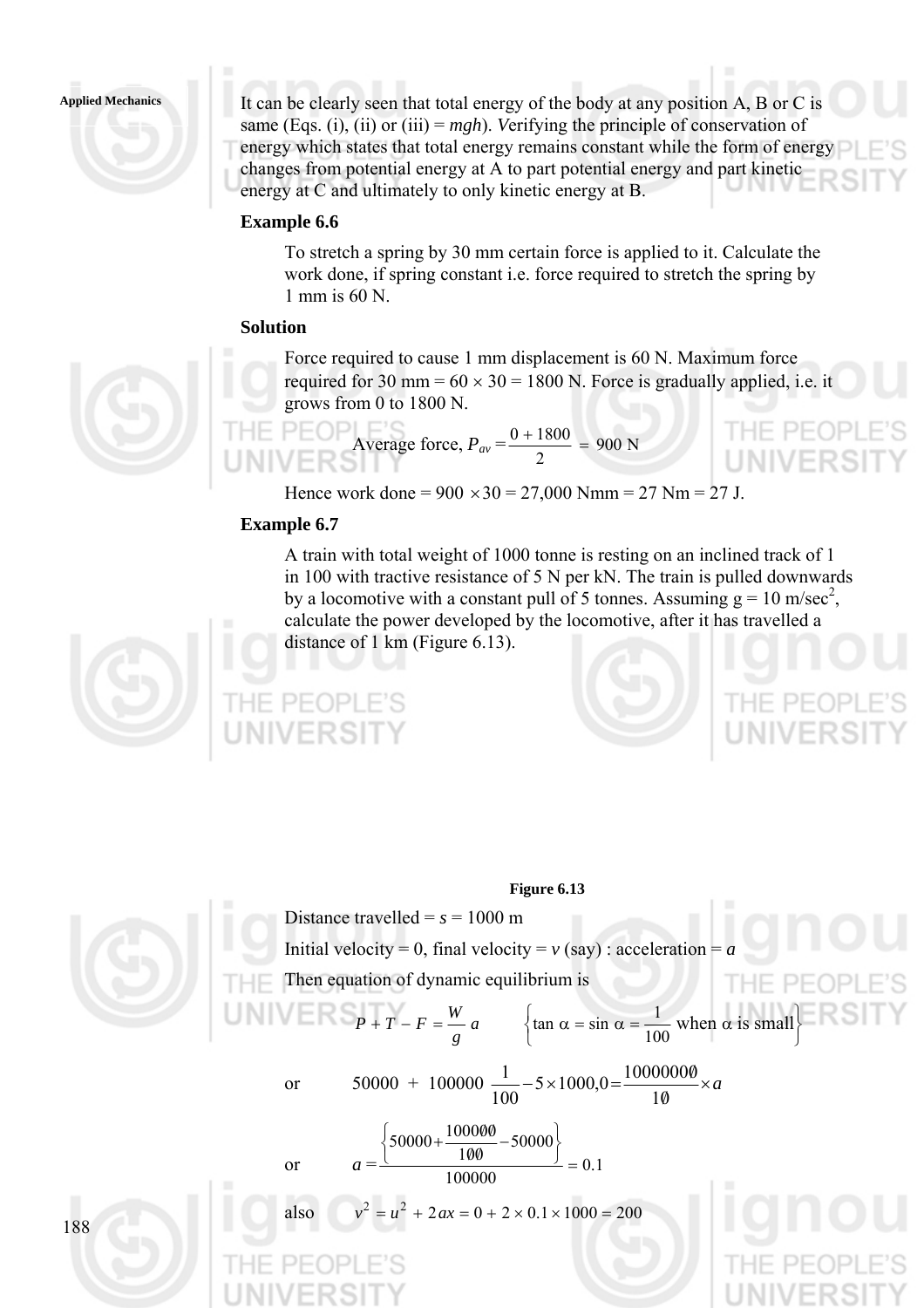or  $v = 14.14 \text{ m/s}$  Laws of Motion

Power developed = Work done/sec = Force  $\times$  Speed

 $= 50000 \times 14.14$  watts or  $= 707000$  watts

or  $= 707 \text{ k watts}$ 

### **Example 6.8**

During the impact test on metal specimen, in the strength of material laboratory, the hammer head weighing 100 N is arranged to swing in a circular path and is released at point 1.6 m higher than the specimen fixture. At impact, after breaking the specimen hammer rises to 0.6 m height above specimen fixture. Calculate the speed of hammer and kinetic energy just before the impact and the energy spent in breaking the specimen, assume  $g = 10 \text{ m/sec}^2$ .

### **Solution**

Potential energy of hammer head above specimen =  $100 \times 1.6$ 

THE PEOPLE'S

$$
= 160 \text{ Nm (or J)}
$$
 ... (i)

Potential energy of hammer remaining after breaking the specimen  $= 100 \times 0.6 = 60$  Nm (or J) ... (ii)

Energy observed during breaking =  $160 - 60 = 100$  Nm or (J)  $\ldots$  (iii)

The potential energy at the level of specimen (lowest point on the one of  $swing$  = 0. Since total energy of the body must remain same, kinetic energy of body at this point  $= 160$  Nm (from Eq. (ii)), i.e. maximum potential energy. Initial velocity of hammer  $u = 0$ , then from  $v^2 = u^2 + 2gh$ 

or *v*  $x^2 = 0 + 2 \times 10 \times 1.6 = 32$  or  $v = \sqrt{32} = 5.66$  m/s

Kinetic energy at this point =  $KE = \frac{1}{2}mv^2 = \frac{1}{2} \times \frac{100}{10} \times 32$ 10 100 2 1 2  $KE = \frac{1}{2}mv^2 = \frac{1}{2} \times \frac{100}{10} \times 32 = 160$  Nm same

as (i).

### **SAQ 6**

In railway yard, spring bumper with stiffness, *K*, is provided at the end of a side track of track resistance is N per kN. The bumper spring has the total compressibility of 0.5 m. The stiffness of the spring is to be so designed that the wagon weighing 50 kN travelling at a speed of 4 m/s dawn a slope of 50, at a distance of 40 m from the junction A (Figure 6.14) and from A m over on a horizontal track for 100 m before striking the bumper, find the spring stiffness *K* and the roll back distance of the wagon from the point of maximum compression. Assume  $g = 10$  m/sec<sup>2</sup>.



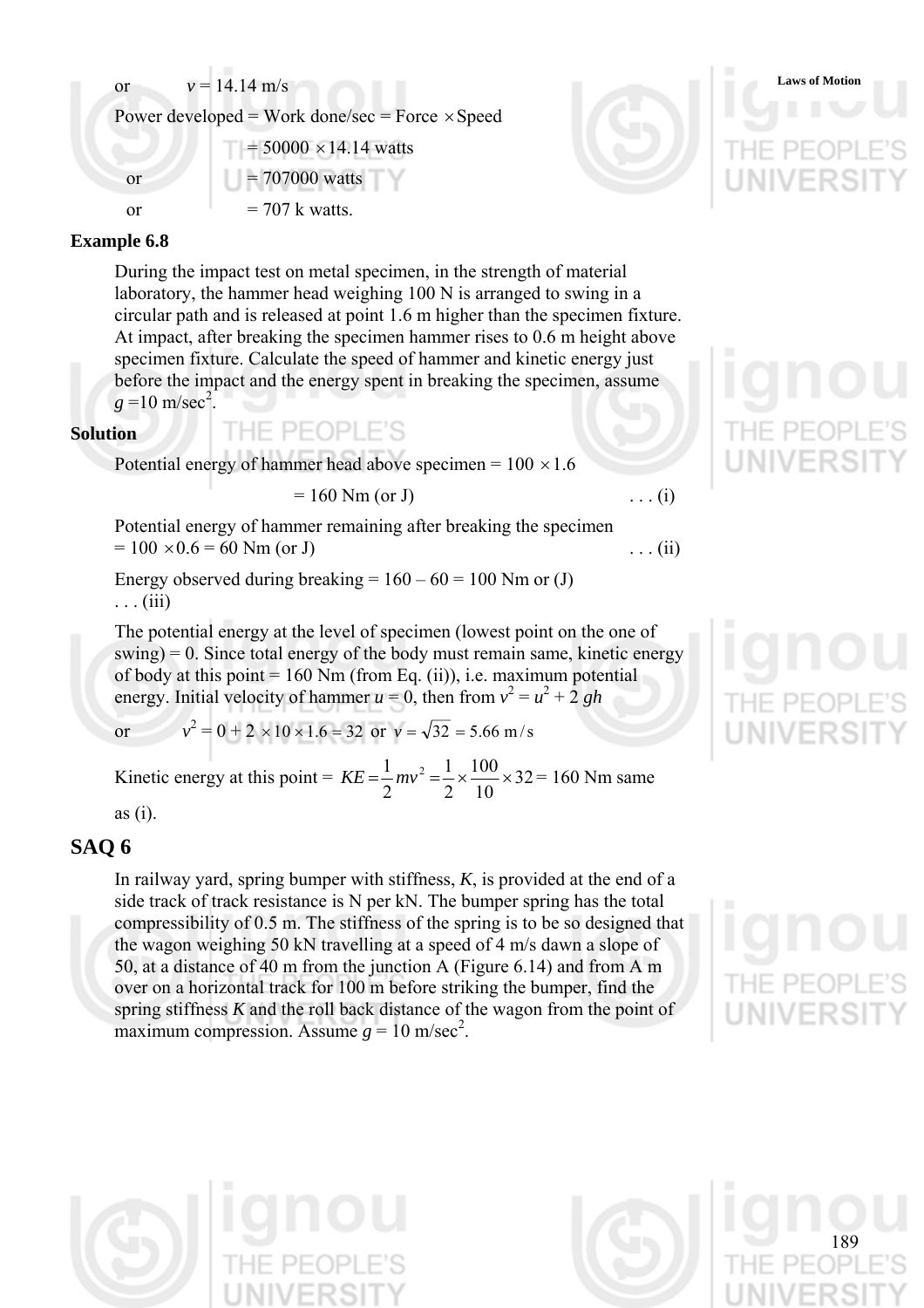



**Figure 6.14** 

## **SAQ 7**

A wagon weighing 50 kN is moving with a velocity of 36 km/hr on a level track with negligible track resistance. At the end of track A, main bumper shield with spring constant of 2 kN/mm is provided. Two auxiliary bumper shields each of spring constant 1 kN/mm are provided 200 mm before main shield. Determine the maximum compression in main bumper. Also how much share of energy is transmitted to auxiliary springs?











**Figure 6.15** 



# **6.7 SUMMARY**



Motion is a common phenomenon in nature but by mechanics point of view, it is an extremely important phenomenon. In this unit, we have understood the cause of motion and found that a body at rest may be set into motion, on being acted upon by external forces. We have also discussed motion of a particle on a circular path as well as in simple harmonic motion.

In this unit, we learnt that whenever a constant force, *F*, acts on an object while it experiences a displacement, *d*, we say that the force does work *W* on the object. The amount of work done is a scalar quantity, and is calculated from  $W = F \cdot d$ . The concepts of work, power and energy have been explained in detail in this unit along with different forms of energy.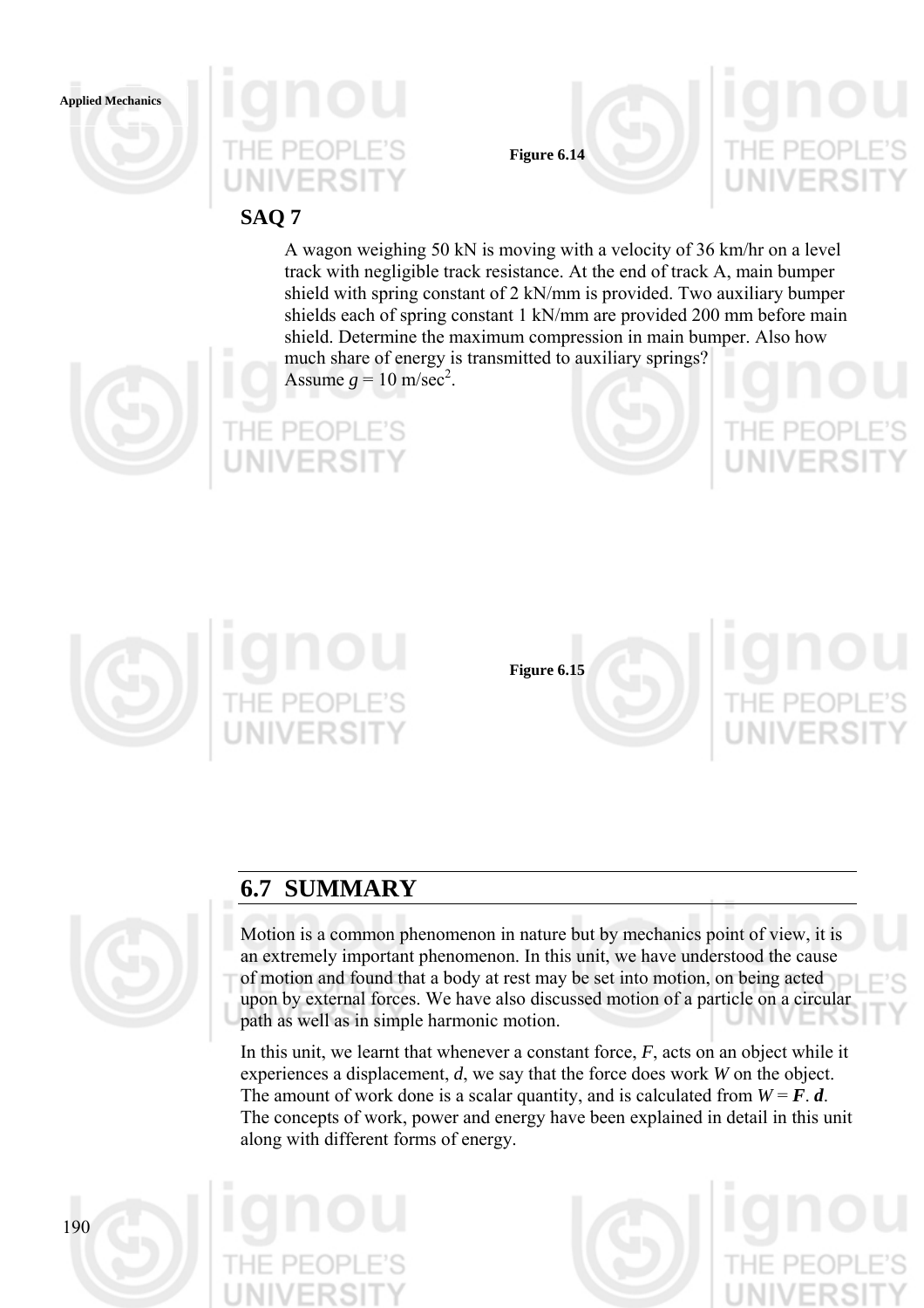# **6.8 ANSWERS TO SAQs** Laws of Motion

**84Q 1**  
\nCannon Mass (M) = 20000 kg, Shell mass (m) = 100 kg.  
\nIts velocity is = 800 m/s.  
\nLet 
$$
q = 100 \times 800
$$
  
\nmomentum  
\nor  $V = -\frac{100 \times 800}{20000} = -4.0 \text{ m/s}$ .  
\n(Direction of cannot  $V = 0$ , initial velocity) = 4.0 m/s.  
\n(Direction of cannot  $V = 0$ , initial velocity  $u = 4.0$  m/s.  
\nLet  $a =$  acceleration of cannot,  $t = 100$  m/s = 1000 kg.  
\nThen  $v^2 = u^2 + 2$   $2a^2 + 2a^2$   $\sqrt{B}$   $\sqrt{B}$   $\sqrt{B}$   
\nor  $a = \frac{1}{2 \times 0.4} \times (0 - 4.0^2) = -20$  m/sec<sup>2</sup> (retraction)  
\nThen retarding force *P* required =  $M \times a = 20000 \times 20 = 4 \times 10^5$  N  
\nAlso  $v = u + at$   
\n $0 = 4.0 - 20 \times t$   
\n $t = 0.2$  sec  
\n**84Q 2**  
\nMass of cannot  $(M) = 1000$  kg, bold ( $m$ ) = 1 kg, its velocity ( $v$ ) = 300 m/s.  
\nThus of the denominator of the denominator.  
\n $Mv + mv = 0$   
\nor  $1000 \times V = -1 \times 300$   
\nor  $V = -0.3$  m/sec  
\nThe final velocity of cannot - 0 after it presses buffer.  
\nLet  $s =$  spring displacement, then  
\n $v^2 = u^2 + 2as$   
\n $0 = 0.3^2 + 2as =$  OPLES  
\nAlso by Newton's second law  
\n $P = m \times a$  and  $K = \frac{P}{s}$  or  $P = 12000$  s  
\nor  $s = \frac{a}{12}$   
\nSubstituting Eq. (b) in Eq. (a)  
\n $\frac{191}{111} \text{E } \text{PEOP1} \text{E}^2 \text{S}$   
\

)PLE'S

Ш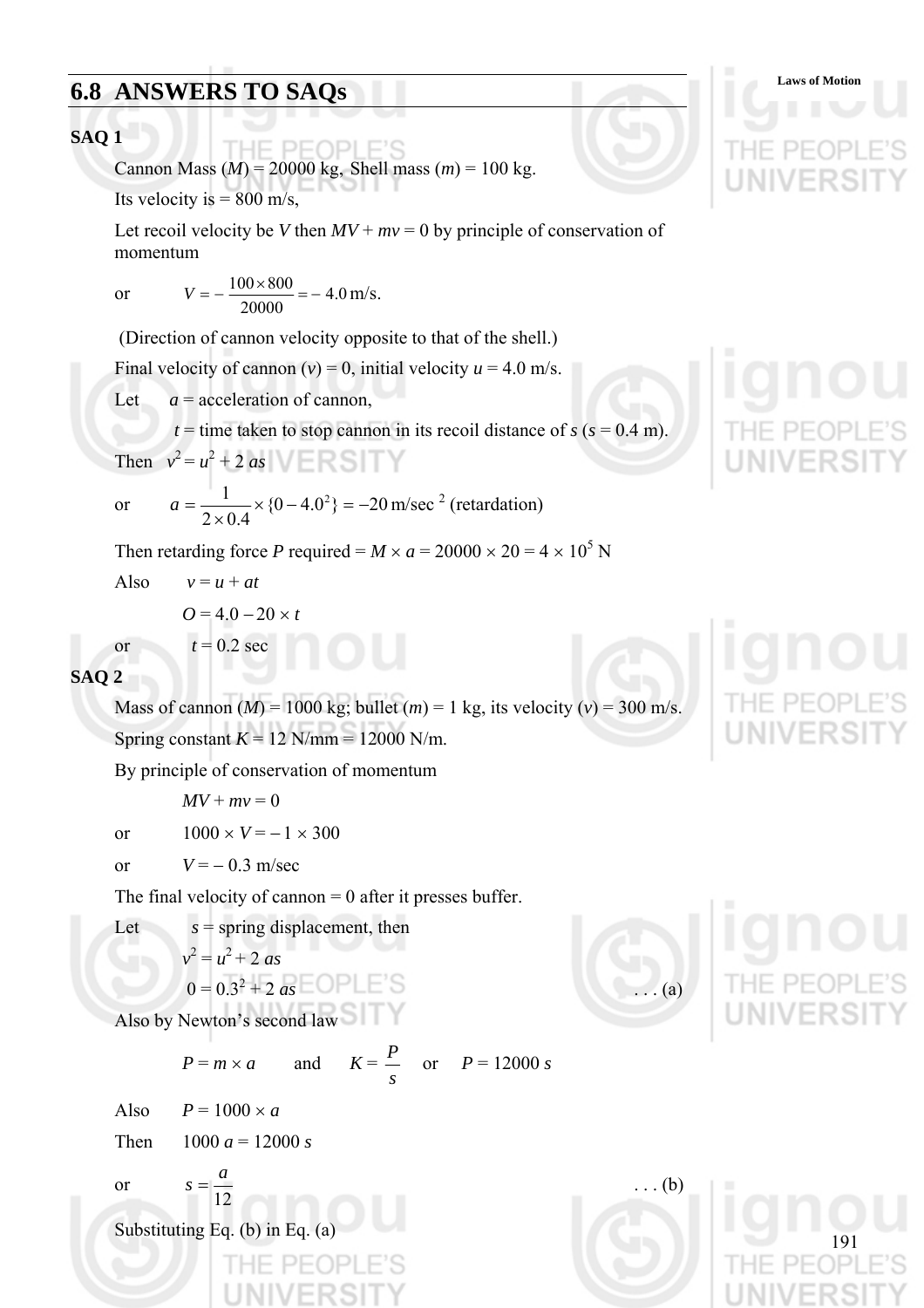### **Applied Mechanics**



### **SAQ 3**

Initial angular velocity =  $\omega_0 = \frac{2\pi \times 1200}{60} = 40\pi$ 60  $2\pi \times 1200$ Final angular velocity =  $\omega_1 = \frac{2\pi \times 1800}{60} = 60\pi$ 60  $2\pi \times 1800$ 

The free end of bar describes a circle of radius 1.6 m.

Initial linear velocity of  $B = \omega_0 r = 40 \pi \times 1.6 = 64 \pi$ 

Final linear velocity of B after 10 seconds =  $\omega_1 r = 60 \pi \times 1.6$ 

We have  $\omega_1 = \omega_0 + \pi t$ 

or 60  $\pi$  = 40  $\pi$  +  $\alpha$  × 10 or  $\alpha$  = 2  $\pi$  rad/sec<sup>2</sup>

Angular velocity after 8 seconds =  $\omega_1 = \omega_1 = 40 \pi + 8 \times 2 \pi = 56 \pi$ 

The mid-point of bar describes a circle of 0.8 m radius.

$$
\alpha_n = \text{normal acceleration} = -\omega^2 r = (56 \pi)^2 \times 0.8
$$

$$
= -2508.8 \pi^2 \text{ m/sec}^2
$$

$$
\alpha_t = \text{tangential acceleration } \alpha_r = 2 \pi \times 0.8 = 1.6 \pi \text{ m/sec}^2
$$

### **SAQ 5**

Angular speed of crank =  $\omega = \frac{2\pi \times 150}{50} = 5\pi$ 60  $2\pi \times 150$ Periodic time  $T = T = \frac{2\pi}{I} = \frac{2\pi}{I} = 0.40$  $T = \frac{2\pi}{\omega} = \frac{2\pi}{5\pi} = 0.40$  ... (a) Displacement of plunger  $= 0.15$  m from its mean position  $V_x = \omega \sqrt{(r^2 - x^2)} = 5 \pi \sqrt{(0.3^2 - 0.15^2)} = 1.3 \pi \text{ m/s}$  $\alpha_x = \omega^2 x = (5\pi)^2 \times 0.15 = 3.75\pi^2$  $\alpha_{\text{max}} = (5\pi)^2 \times 0.3 = 7.5\pi^2$ Force<sub>(max)</sub>  $\frac{W}{2} \alpha_{\text{max}} = \frac{300}{10} \times 7.5 \pi^2 = 225 \pi^2 N$ 10 Force<sub>(max)</sub>  $\frac{W}{g}$   $\alpha_{\text{max}} = \frac{300}{10} \times 7.5 \pi^2 = 225 \pi^2$  $\frac{W}{2} \alpha_{\text{max}} = \frac{300}{10} \times 7.5 \pi^2 = 225 \pi^2 N$  ... (e)

### **SAQ 6**

Weight of wagon =  $50 \text{ kN} = 50000 \text{ N}$ 

Track resistance =  $8 \times 50 = 400$  N



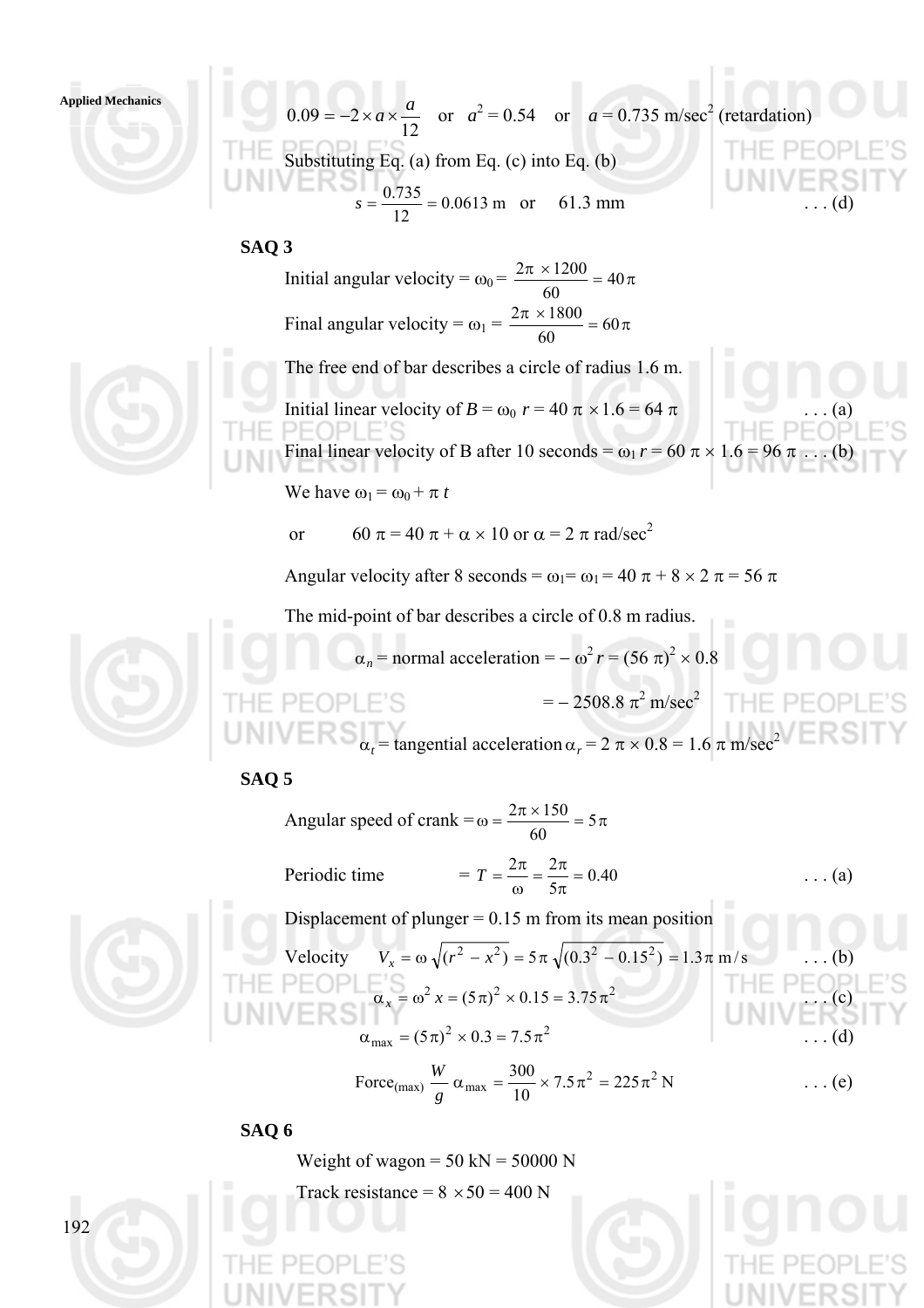Initial velocity of wagon = 4 m/s

Initial height of wagon above  $A = 40 \times \frac{1}{20} = 0.8$  m 50  $40 \times \frac{1}{10} =$ 

Total distance travelled by wagon before coming to stop by bumper =  $40 + 100 + 0.6 = 56240$  Nm

Work done in spring compression : If  $k$  is spring constant and  $\delta$ compression then force in spring is  $k \delta$  since work = force  $\times$  distance.

Initial KE of Wagon =  $KE = KE = \frac{1}{2} mv^2 = \frac{50000}{24.3} \times 4^2$  $2\times10$ 50000 2  $\frac{1}{2}mv^2 = \frac{50000}{2} \times$ ×  $KE = \frac{1}{2}mv^2 = \frac{30000}{2} \times 4^2 = 40000$  Nm.

By principle of conservation of energy.

Initial KE of wagon  $+$  Work done by gravity  $=$  Work against friction + Work done m spring compression

i.e.  $40000 + 50000 \times 0.8 = 56240 + 0.18 K$ 

or  $K = 23760/0.18 = 132000$  N/m

132 N/mm or 0.132 kN/mm.

The energy transferred from wagon to bumper during impact is released by pushing the wagon back by a distance of "*s*" m. Thus

Energy stored in spring  $= \frac{1}{2} \times 132000 \times 0.6^2 = 400 \times s$ 2  $1 \times 132000 \times 0.62$ 

or 
$$
S = \frac{23760}{400} = 59.4 \text{ m}
$$

**SAQ 7** 

Refer Figure 6.14. Weight of wagon  $= 50 \text{ kN}$ 

Initial velocity =  $36 \text{ km/hrs}$ 

$$
\frac{36000}{60 \times 60} = 10 \text{ m/s}
$$

Initial KE of the wagon  $=\frac{1}{2}mv^2 = \frac{1}{2} \times \frac{30000}{100} \times 10^2$ 10 50000 2 1 2  $=\frac{1}{2}mv^2 = \frac{1}{2} \times \frac{50000}{100} \times$ 

*Km* = 2 kN/mm = 2000 kN/mm = 250,000 Nm = 250 kNm

 $KA = 1$  kN/mm = 1000 kN/m

Let the total compression in auxiliary spring be  $\delta$ , then total compression of main spring will be  $0.2 + \delta$ .

Energy absorbed by main spring =  $\frac{1}{2} k_m (0.2 + \delta)^2$ 

$$
= \frac{1}{2} \times 2000 \times (0.2 + \delta)^2 = 1000(0.2 + \delta)^2
$$

(i)

Energy absorbed by auxiliary spring =  $2 \times \frac{1}{2} K_A \delta^2 = 1000 \delta^2$  $2 \times \frac{1}{2} K_A \delta^2 = 1000 \delta$ 

Law of conservation of energy gets  $250 = 1000 (0.2 + \delta)^2$ 







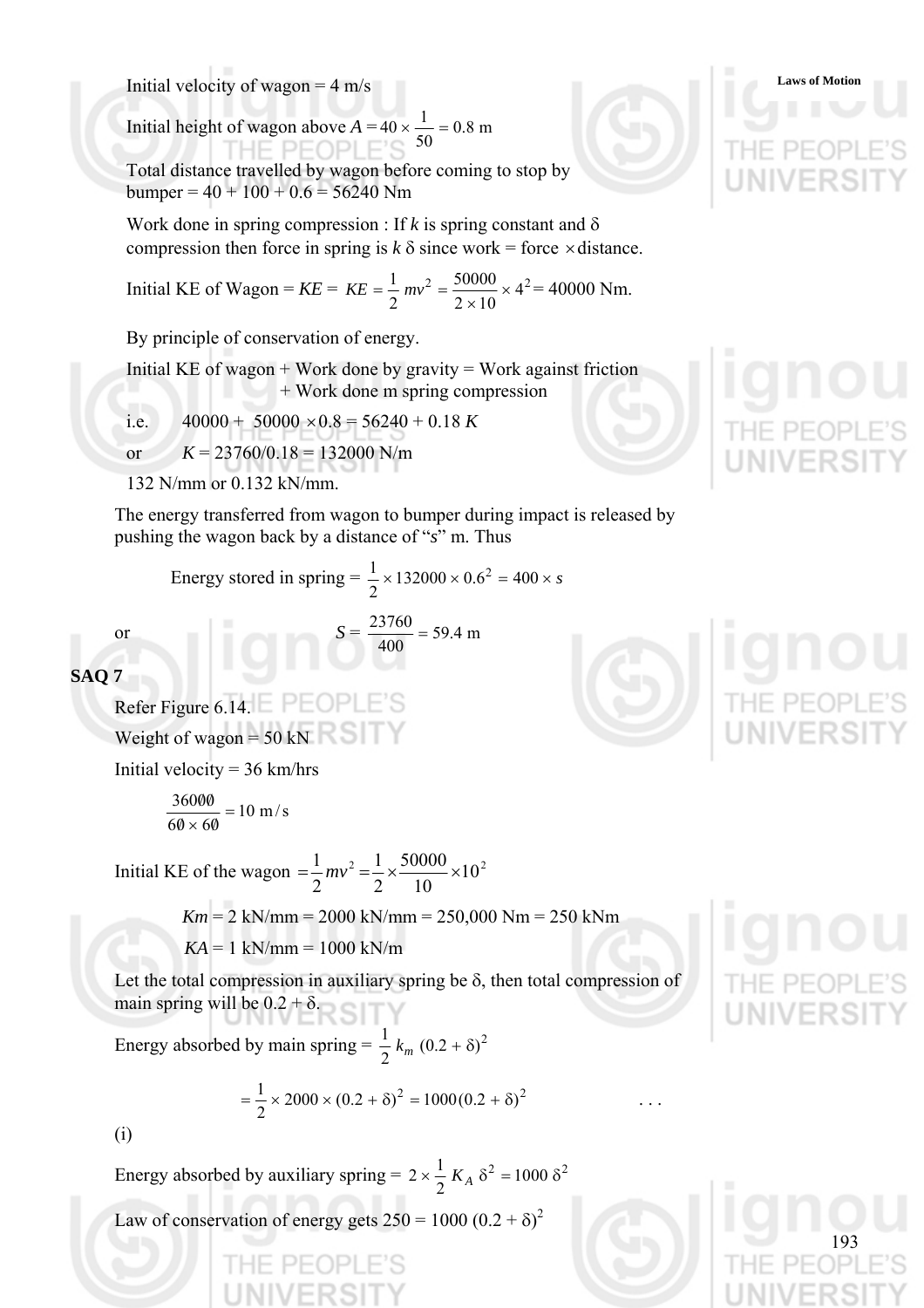**Applied Mechanics or**  $0.04 + 0.4 \delta + 2\delta^2 = 0.25$ or  $\bigcap$   $\bigcap$   $\bigcap$   $\delta^2$  + 0.28 + (0.02 – 0.125)

or  $\delta^2 + 0.2\delta - 0.105 = 0$ 

Hence

(iv)

 $0.2 \pm 0.68$ 2  $\delta = \frac{-0.2 \pm \sqrt{0.04 + 0.42}}{0.04 + 0.42} = \frac{-0.2 \pm \sqrt{0.04 + 0.42}}{0.04 + 0.42}$ 

Omitting – ve sign as unfeasible

$$
\delta = 0.24 \text{ m or } 24 \text{ mm}
$$
 ... (iii)

2

Total deformation of main spring  $= 0.2 + 0.24 = 0.44$  m



or  $= 440$  mm  $\ldots$ 

Energy absorbed by main bumper =  $\frac{1}{2} \times 2000 \times (0.44)^2 = 193.6 \text{ kNm} \dots (v)$ Hence % of energy absorbed by main spring  $=\frac{133.0}{250}$  = 77.2%  $=\frac{193.6}{25.8}$ 

250 or  $\%$  energy absorbed by auxiliary spring = 22.8 %.









**gnol**<br>HE PEOPLE<br>INIVERSIT